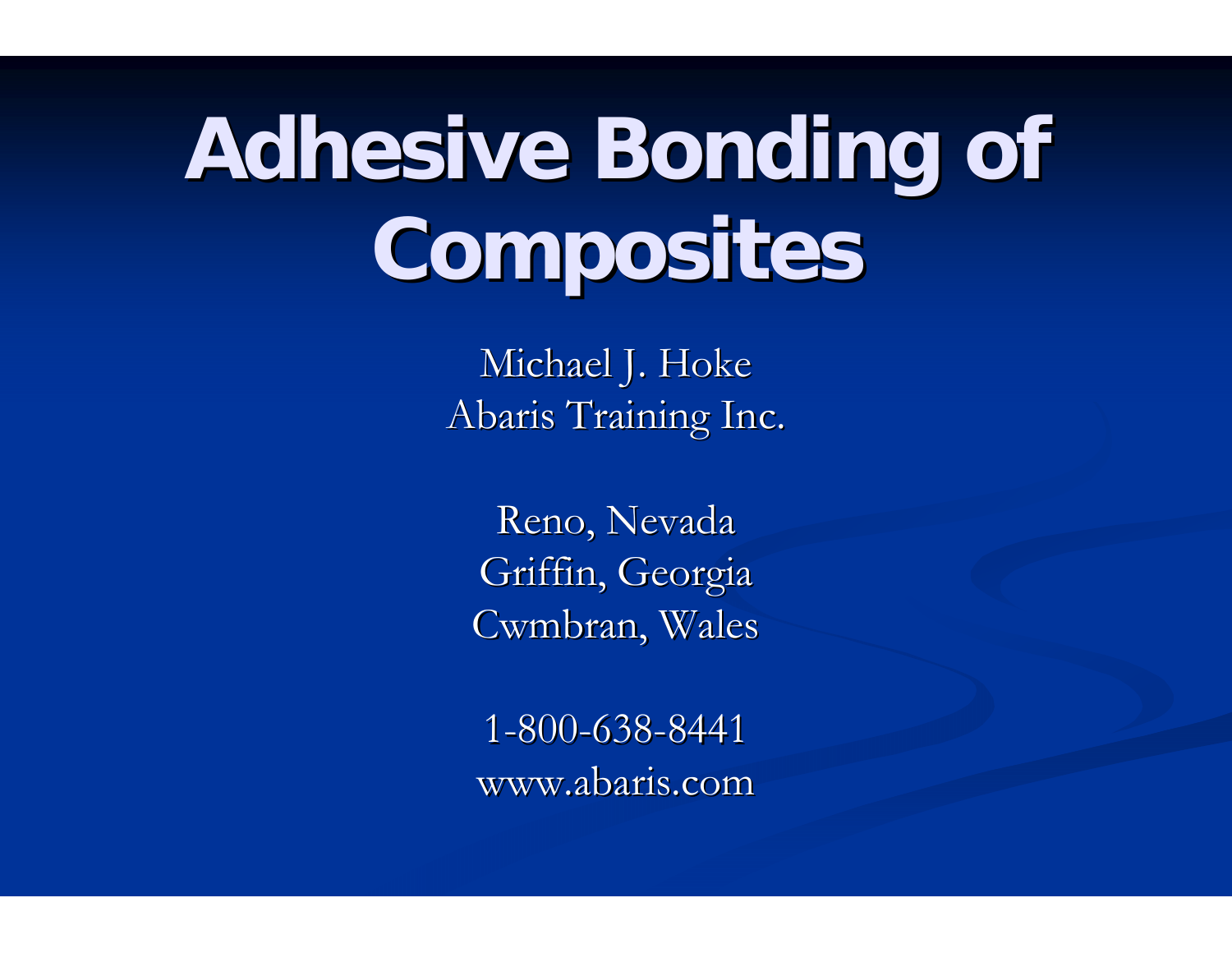## **Composite Bonding Definitions: Composite Bonding Definitions:**

- $\mathcal{L}$ **- Co-curing**: The act of curing a composite laminate and simultaneously bonding it to some other uncured material, or to a core material such as balsa, honeycomb, or foam core
	- **All resins & adhesives are cured during the same process**
- **<u>Co-bonding</u>: The curing together of two or more elements,** of which at least one is fully cured and at least one is uncured
	- $\blacksquare$  Requires careful surface preparation of the previously - cured substrate
	- $\blacksquare$  Additional adhesive may be required at interface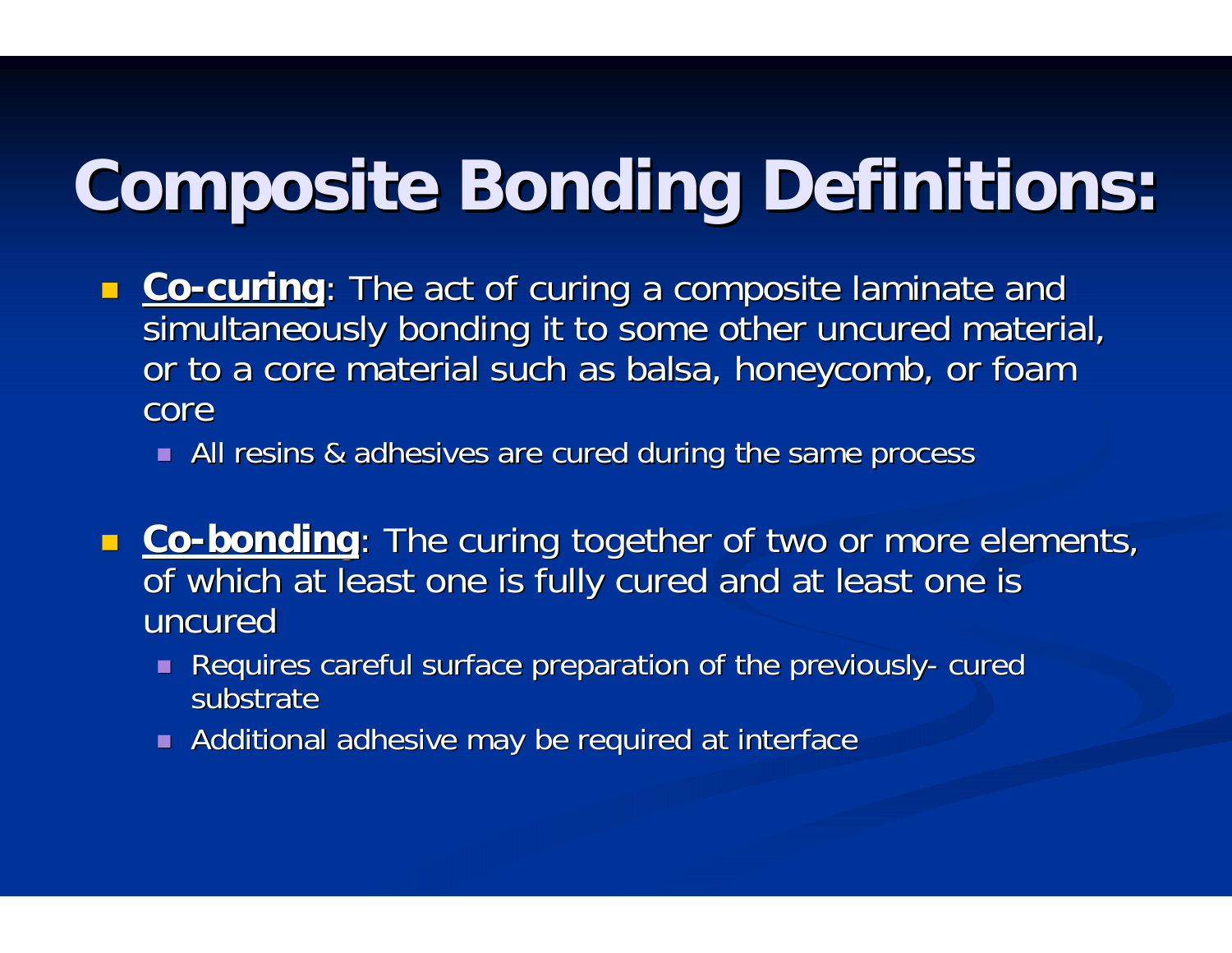## **Composite Bonding Definitions: Composite Bonding Definitions:**

- **Secondary Bonding**: The joining together, by the process of adhesive bonding, two or more pre cured composite parts, during which the only chemical or thermal reaction occurring is the curing of the adhesive itself
	- Requires careful preparation of each previously cured substrate at the bonding surfaces
	- $\blacksquare$  Usually requires well designed fixturing to align & clamp parts during processing
	- $\blacksquare$  Re-heating previously cured substrates can be risky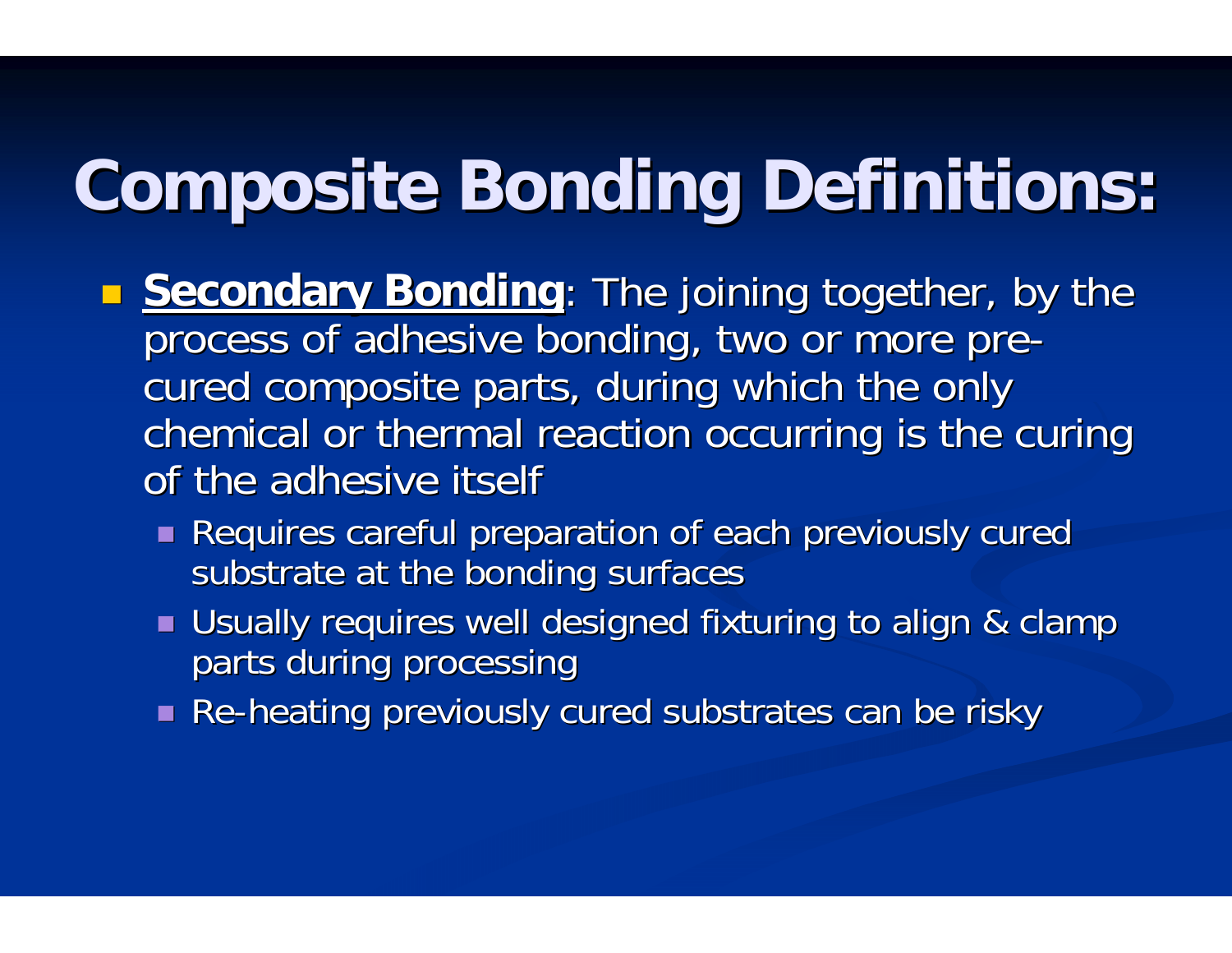### **Metal Bonding Metal Bonding**

- **Metal Bonding**: The same as secondary bonding except with metal substrates instead of cured composite substrates.
- **Sometimes metals are bonded directly to composites** using one or more processes
	- $\blacksquare$  Metals require very stringent surface preparation including application of corrosion inhibiting primer prior to bonding to obtain long term bond-durability at the metallic interface
	- $\blacksquare$  Care must be taken when bonding metal to carbon as galvanic corrosion can occur in the metal substrate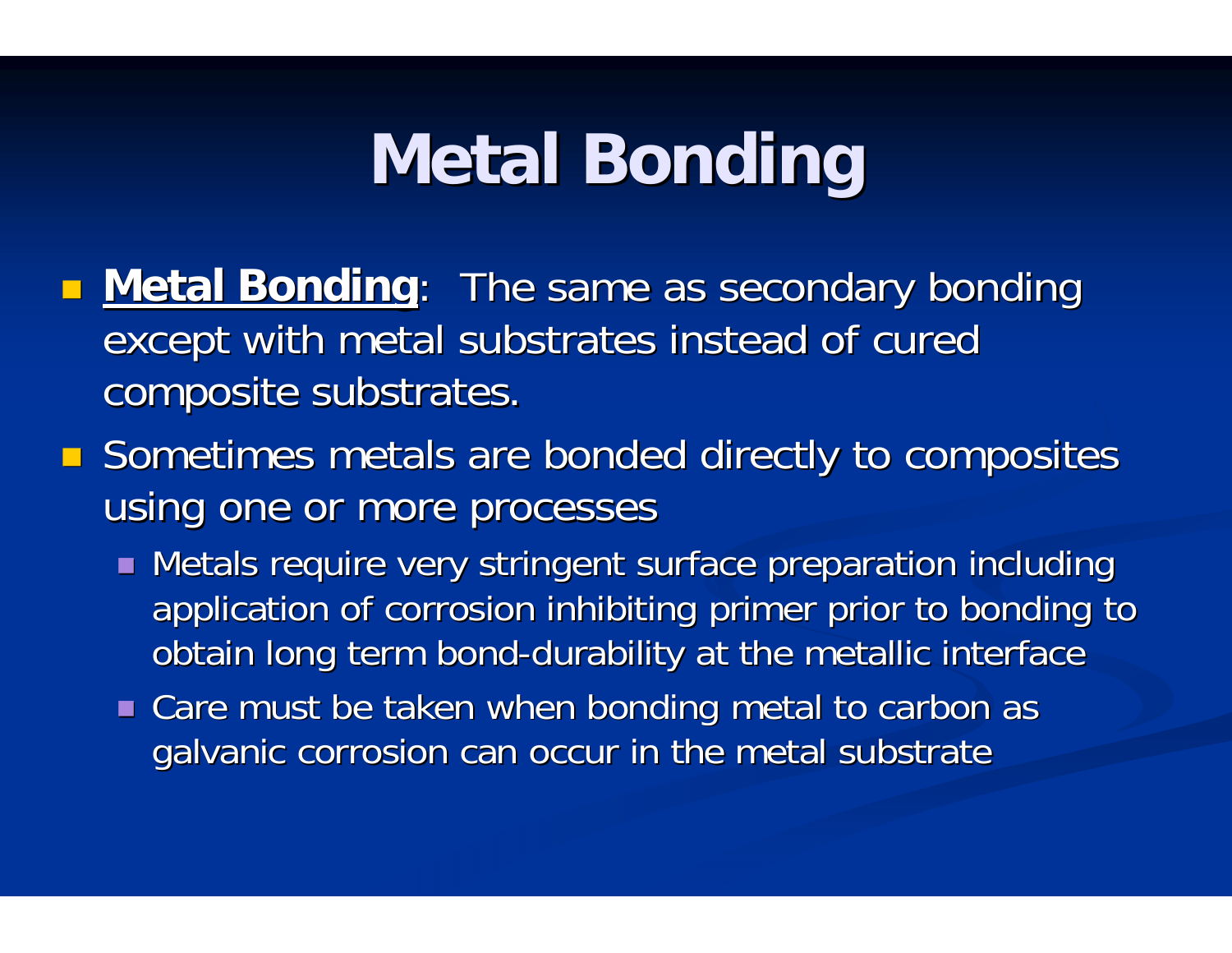

#### Apply uniform clamping pressure 5-50 psi

Properly prepare substrate surfaces Control the bondline thickness

Correctly mix and/or apply adhesive

Properly cure the adhesive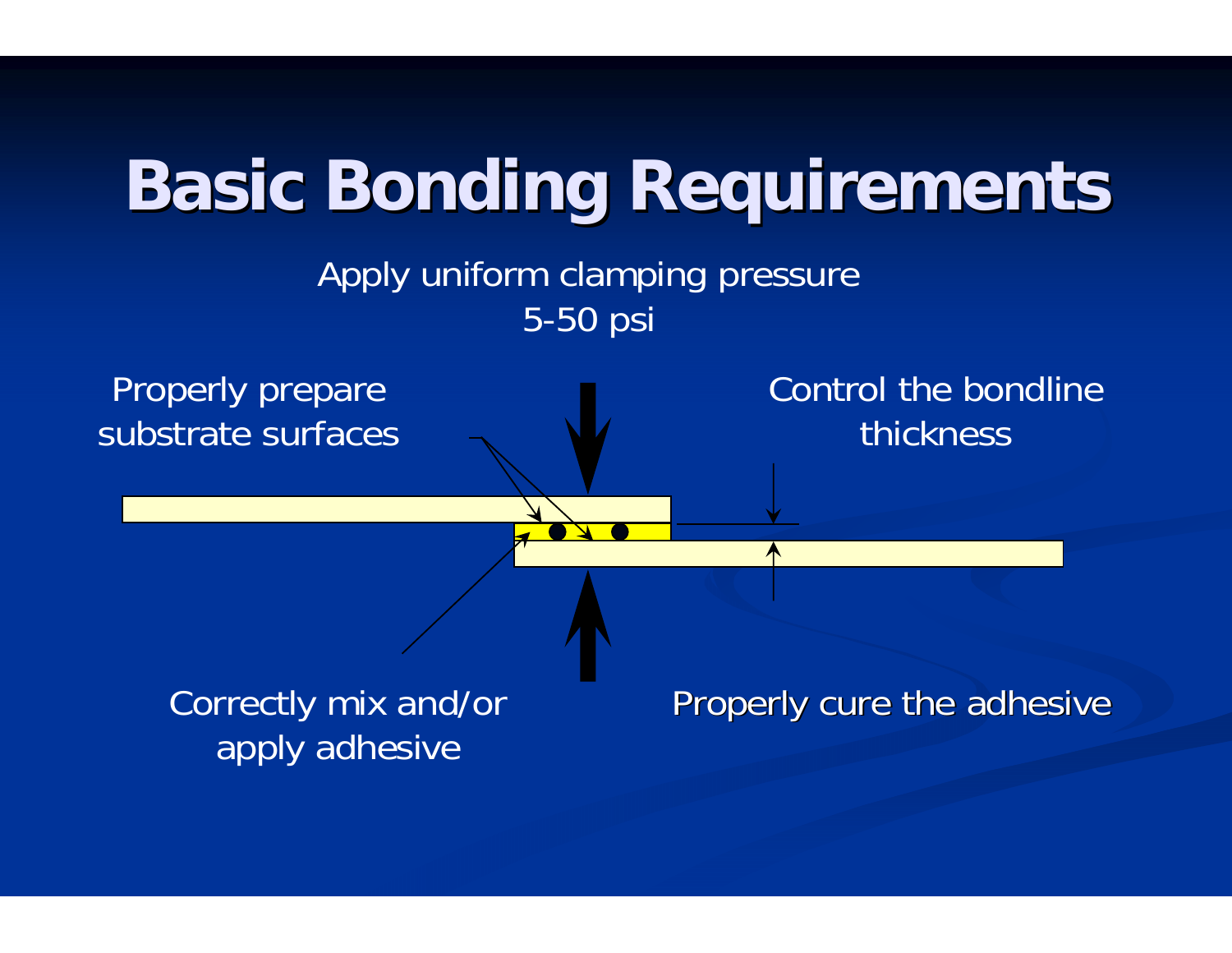# **Loads on Adhesive Bonded Loads on Adhesive Bonded Joints**

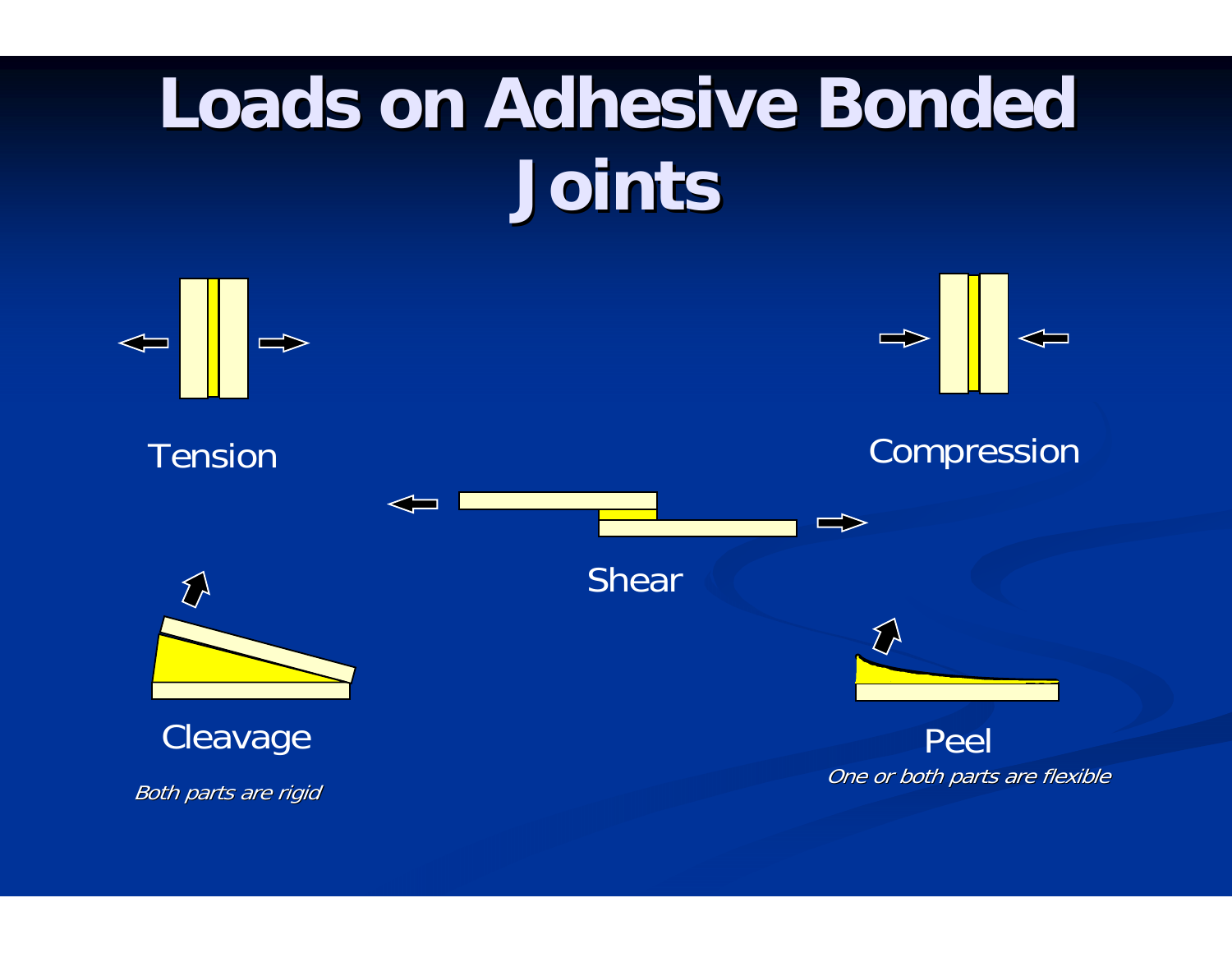## **Common Joint Designs Common Joint Designs**



Single Lap Tapered Single Lap



Single Strap Lap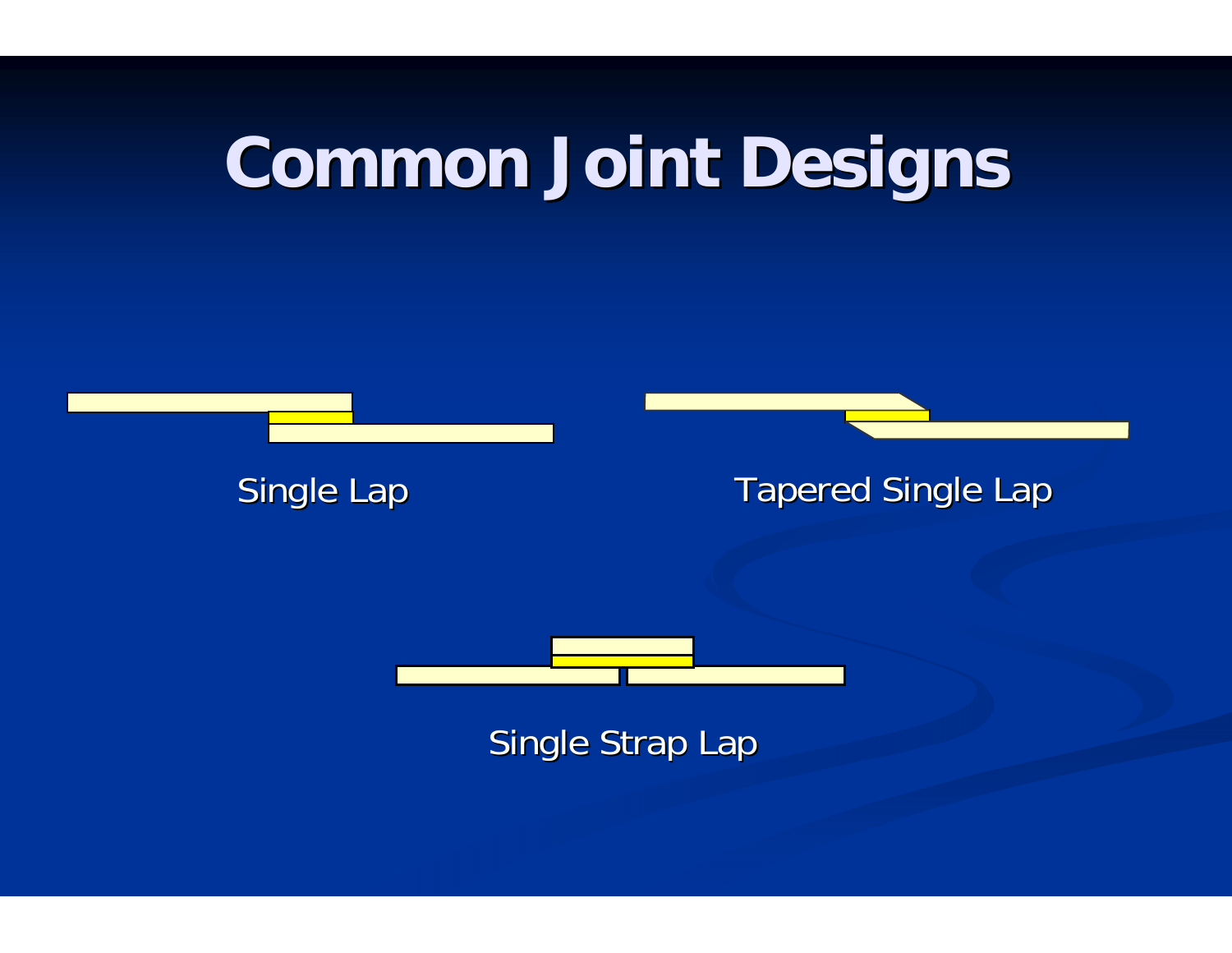## **Common Joint Designs Common Joint Designs**



Double Lap



#### Double Tapered Strap Lap



Double Strap Lap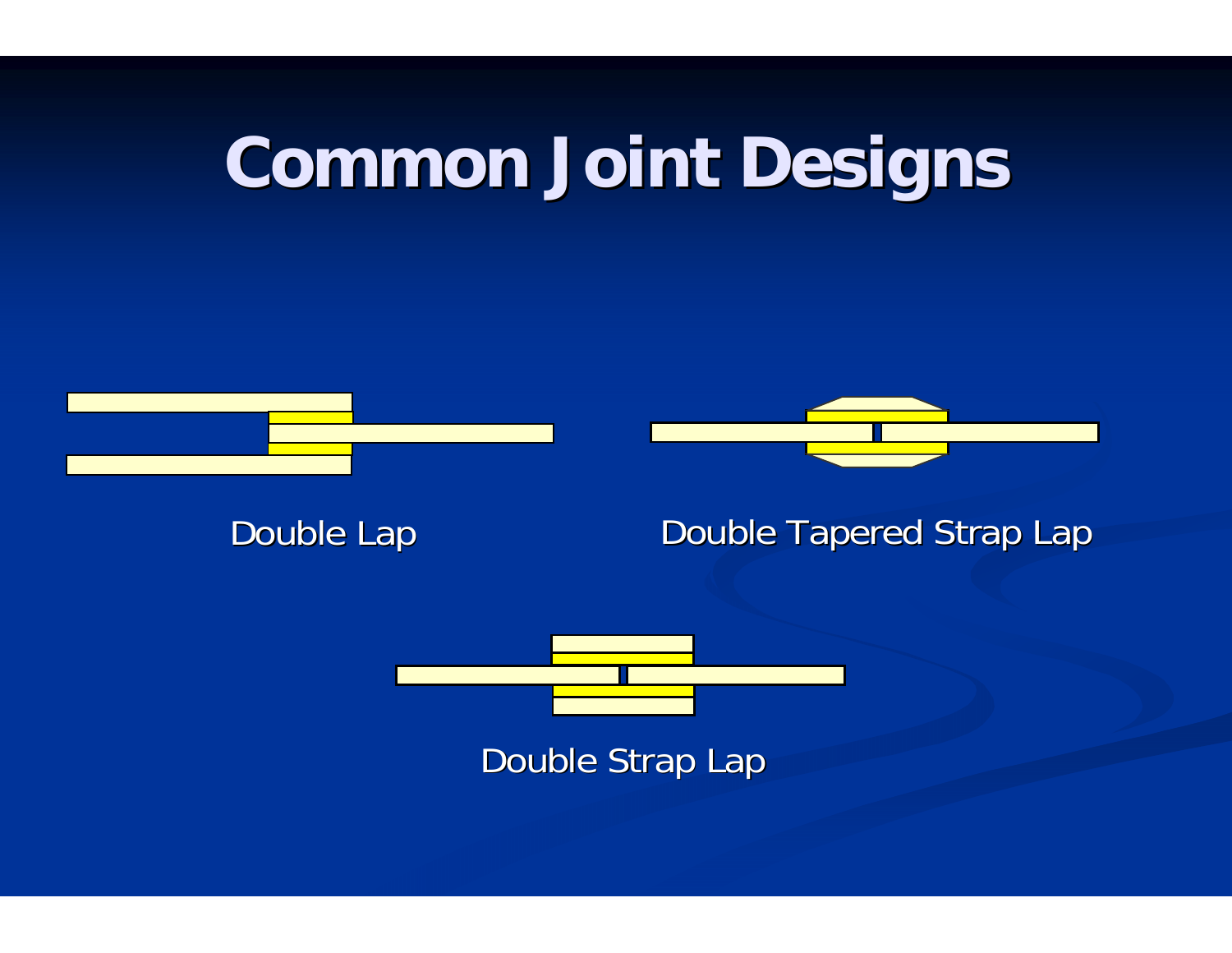## **Common Joint Designs Common Joint Designs**



**Tapered Scarf Joint**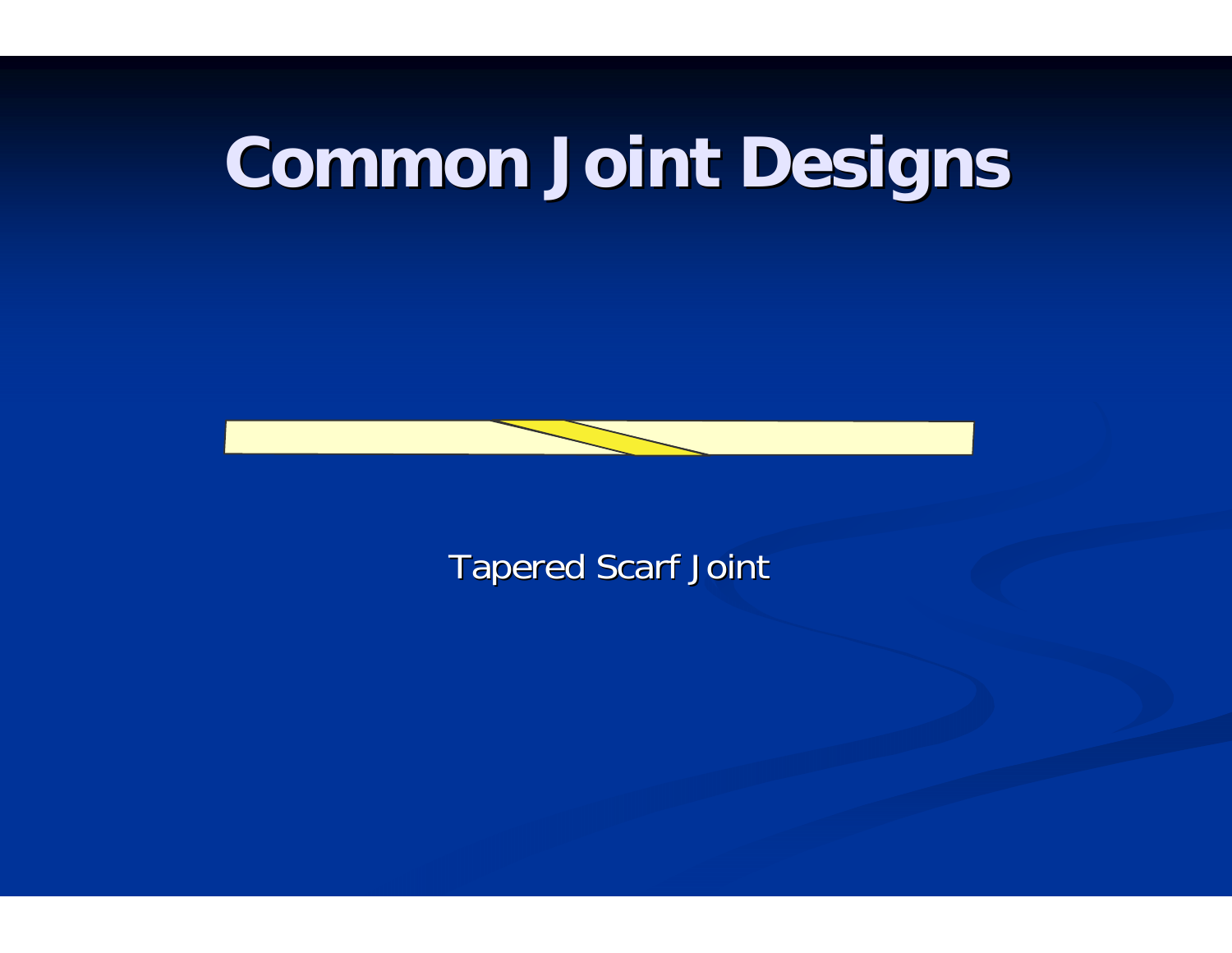## **Failure Modes in Adhesive Bonds**

- **Adhesive** Failure: Failure of a bonded joint between the adhesive and the substrate
	- **Primarily due to a lack of chemical bonding between the** adhesive and the bonding substrate
		- $\blacksquare$  Can be indicative of poor surface preparation or contamination
		- Or, incorrect adhesive selection for the substrate materials

Adhesive comes clean from one surface or both

Adhesive Failure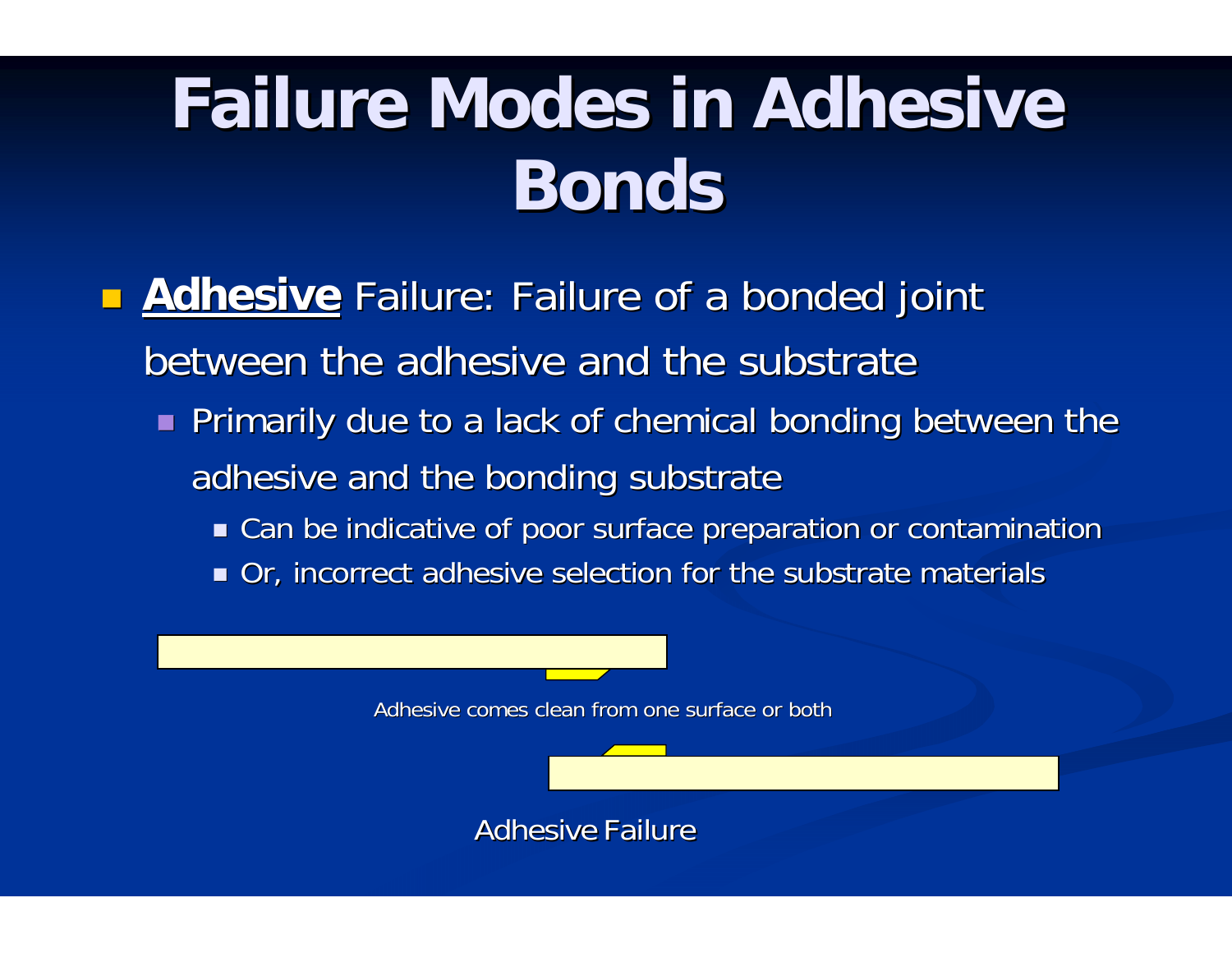# **Failure Modes in Adhesive Bonds**

- $\blacksquare$ **E** Cohesive failure: Failure of an adhesive joint occurring primarily in the adhesive layer
	- $\blacksquare$  Optimum type of failure in an adhesive bonded joint when failure occurs at predicted loads
		- $\blacksquare$  Lower failure loads are indicative of poorly cured adhesive or moisture or other contaminants present in the adhesive

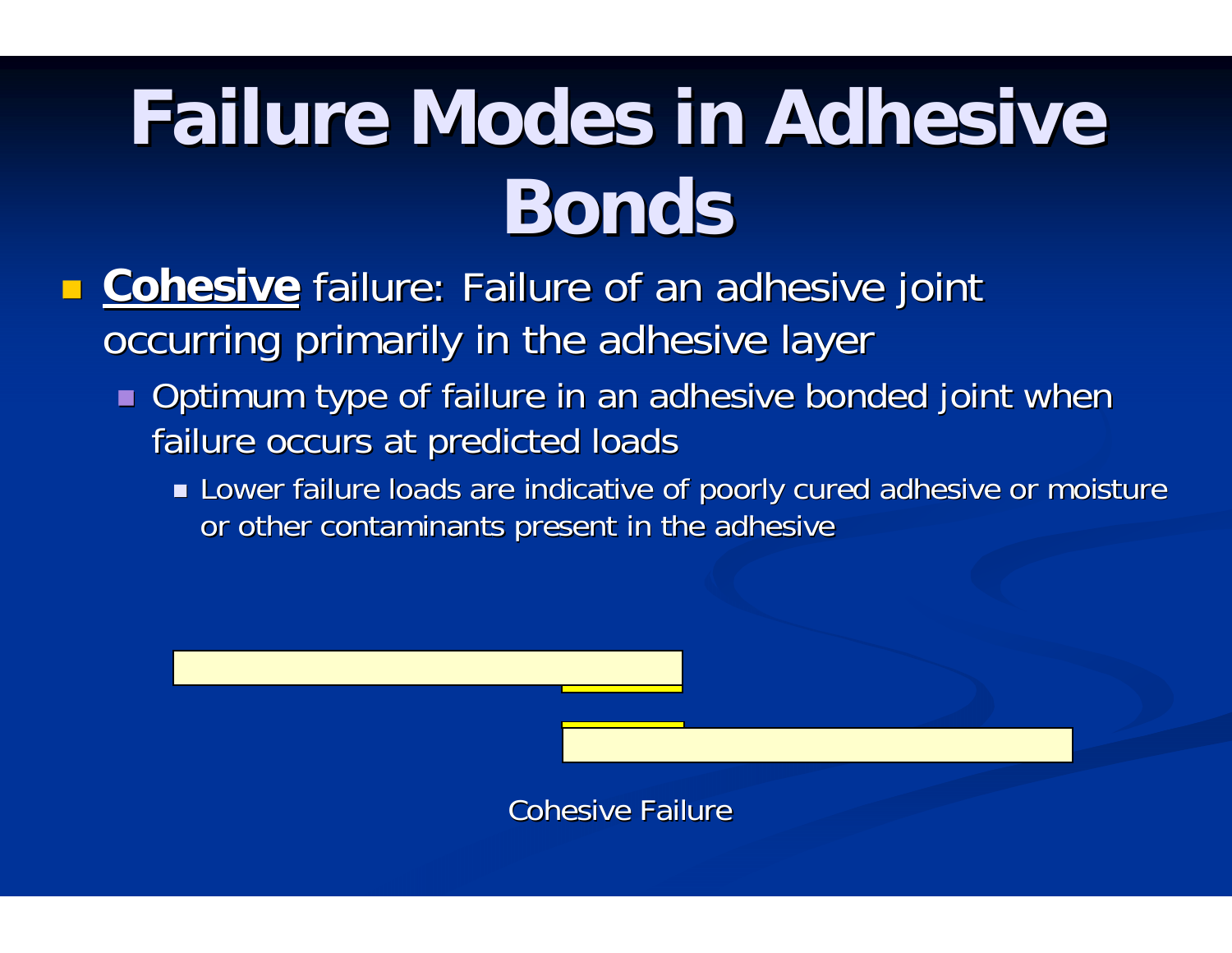# **Failure Modes in Adhesive Bonds**

**Substrate** failure: Interlaminar fracture in composite structures, usually between the first and second plies adjacent to the bondline; can be common in composite laminates especially those with brittle epoxies.

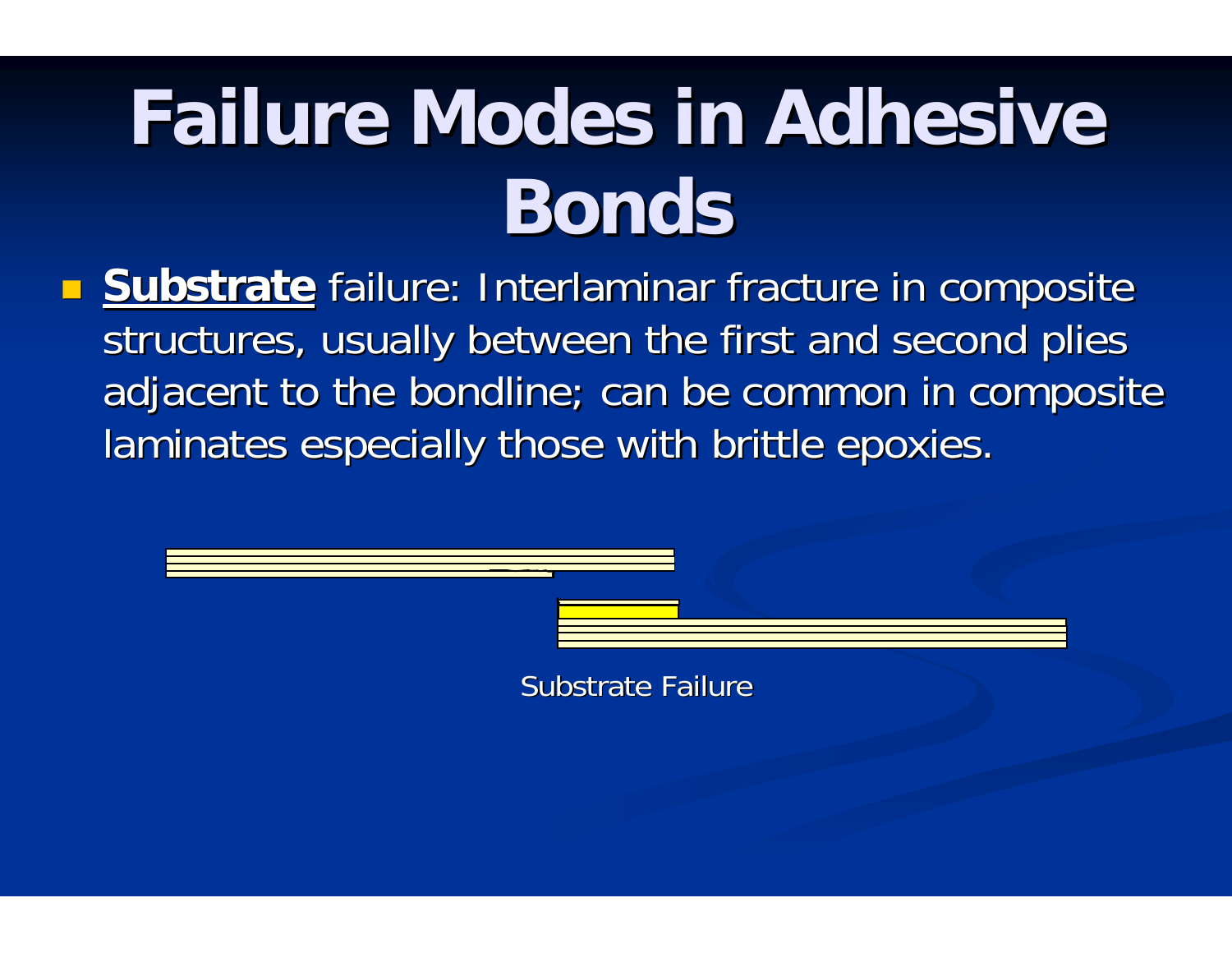### **Aerospace Structural Adhesives**

#### **Epoxies**

- $\blacksquare$  Wide range of high-strength adhesives available with a variety of curing & service temperatures
- **Bismaleimide (BMI)** 
	- **High temperature cure/service (up to 600°F) I**
- **E** Cyanate Ester
	- Good dielectric properties
	- **Low Coefficient of Thermal expansion (C.T.E.)**
- $\blacksquare$  Hybrids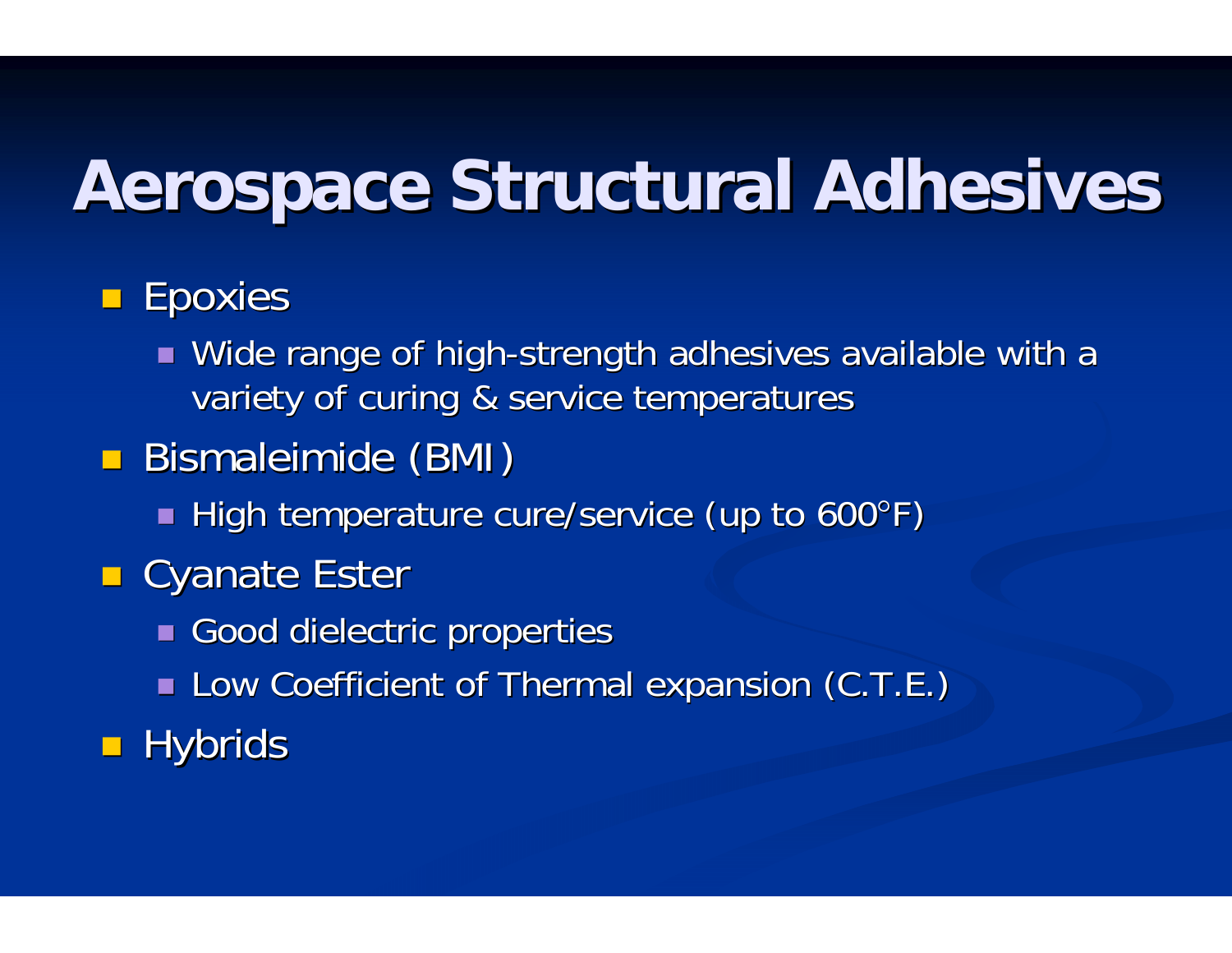#### **Automotive & Industrial Adhesives Automotive & Industrial Adhesives**

**Modified Acrylics/Methacrylates** 

- High strength *and* elongation properties
- **Bonds to Thermoplastics! Bonds to Thermoplastics!**

#### **Polyurethanes**

- $\blacksquare$  Tough/abrasion resistant
- Good low-temperature adhesion properties

 $\blacksquare$  Silicones

 $\blacksquare$  Useful for bonding to glass, plastics, & other rubbers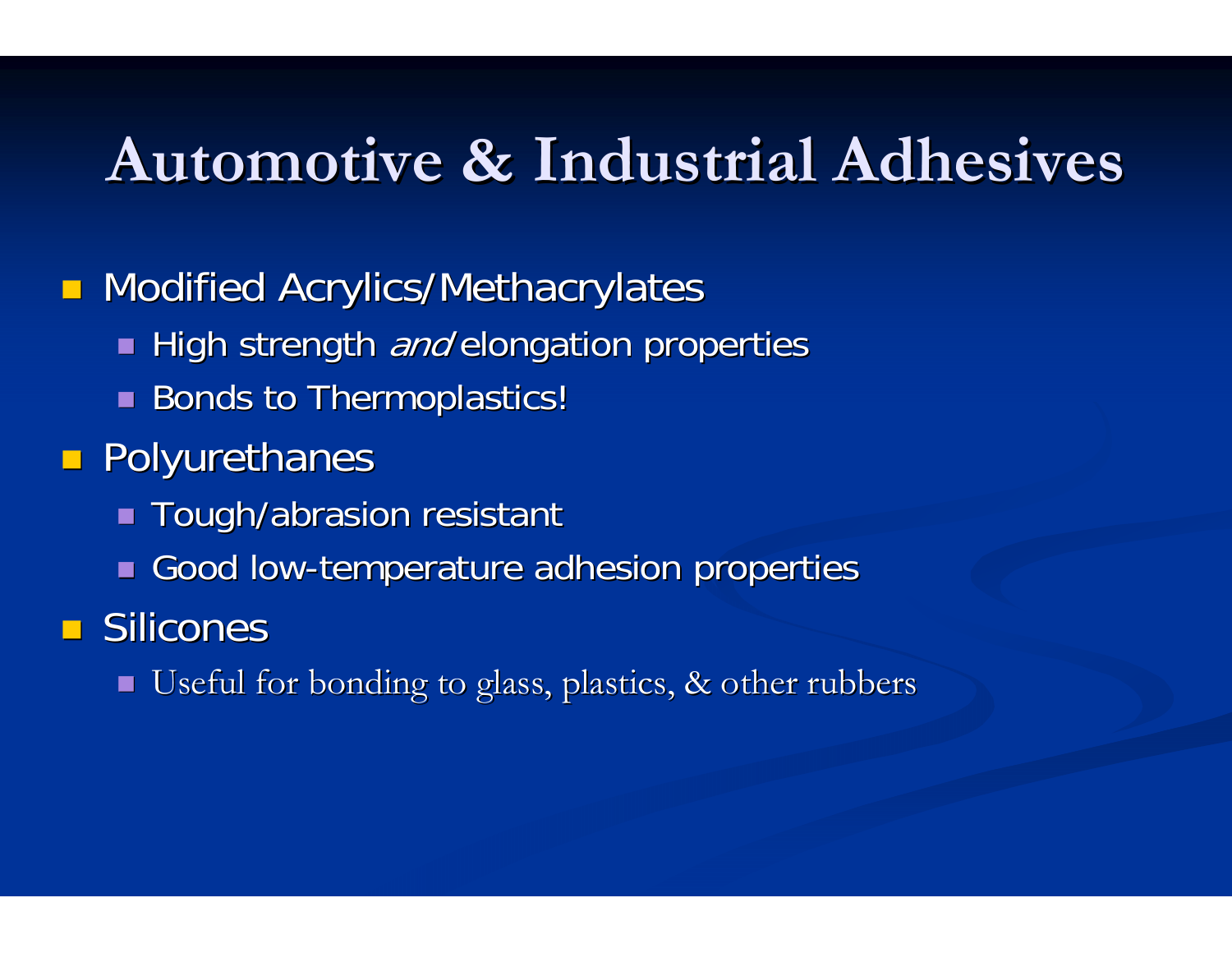#### **Marine Adhesives Marine Adhesives**

#### **Reading Polyester**

- Polyester is less expensive than epoxy and is widely used in<br>Polyester is less expensive than epoxy and is widely used in marine and other industrial applications
	- $\blacksquare$  Putty joints and fillets are used in many marine designs
- $\blacksquare$  Polyester is a chemically weak adhesive Vs. epoxy
	- $\blacksquare$  High degree of shrink inherent to polyester resin

#### **D** Vinyl Ester

- $\blacksquare$  Higher strength, modulus, and elongation than polyesters
	- Both polyesters & vinyl esters are co polystyrene and release high levels of volatile organic<br>compounds ( VOC's)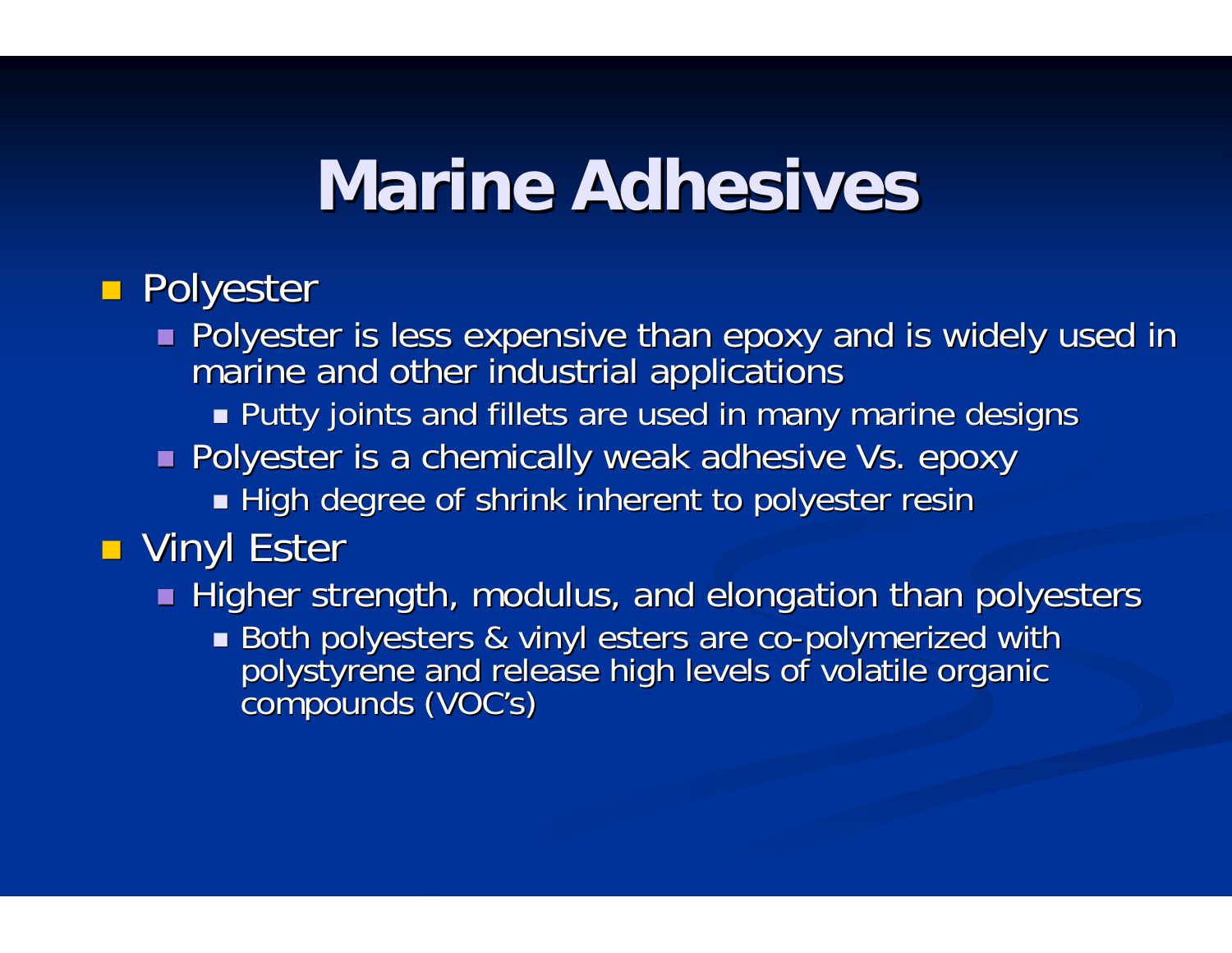## Liquids, Pastes, & Film **Adhesives Adhesives**

#### $\blacksquare$ Liquids:

- Viscosities typically range between 100-6000 cps
- Generally works best in thinner bondlines and provide for a higher degree of direct load transfer than pastes
	- Effective thickness range: .002-.010 inch
	- Can run out of thicker bondlines with too low of a viscosity
- **Liquids tend to be more brittle and less resistant to peel and** cleavage loads than pastes or films
- Often "liquid" adhesives are categorized as "pastes" without distinction by the various adhesive manufacturers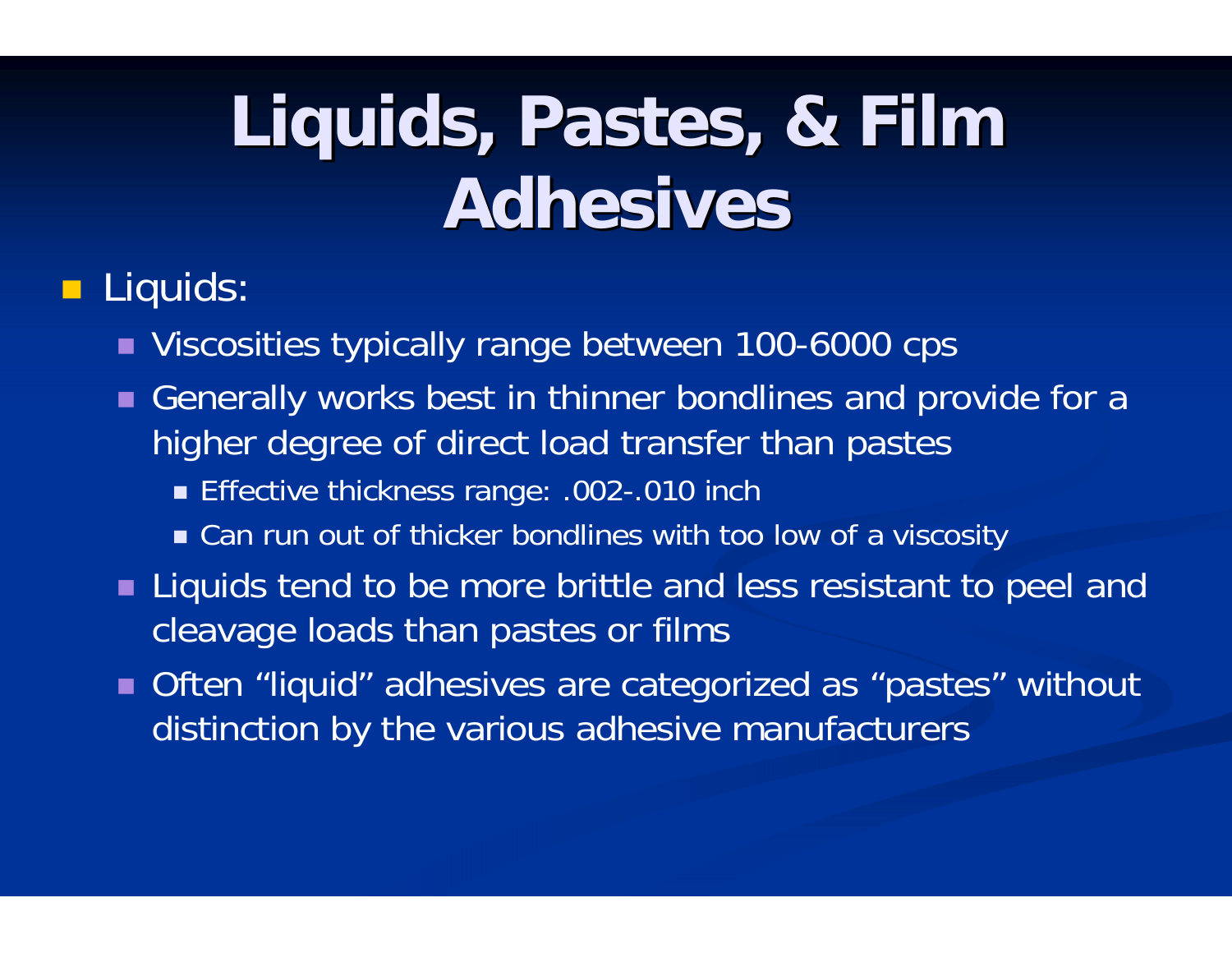## Liquids, Pastes, & Film **Adhesives Adhesives**

#### Pastes

- Paste adhesive viscosities typically are > 8000 cps
- п Generally works better in slightly thicker bondlines
	- Effective thickness range: .005-.020 inch
	- Thicker shim or gap filling applications are not necessarily considered structural – sometimes used with fasteners
- **Different fillers offer a wide range of properties** 
	- Minerals, rubbers, thermoplastics, & metals are common
- Pastes usually do not wet-out as well on the substrate as liquids due to the influence of the added filler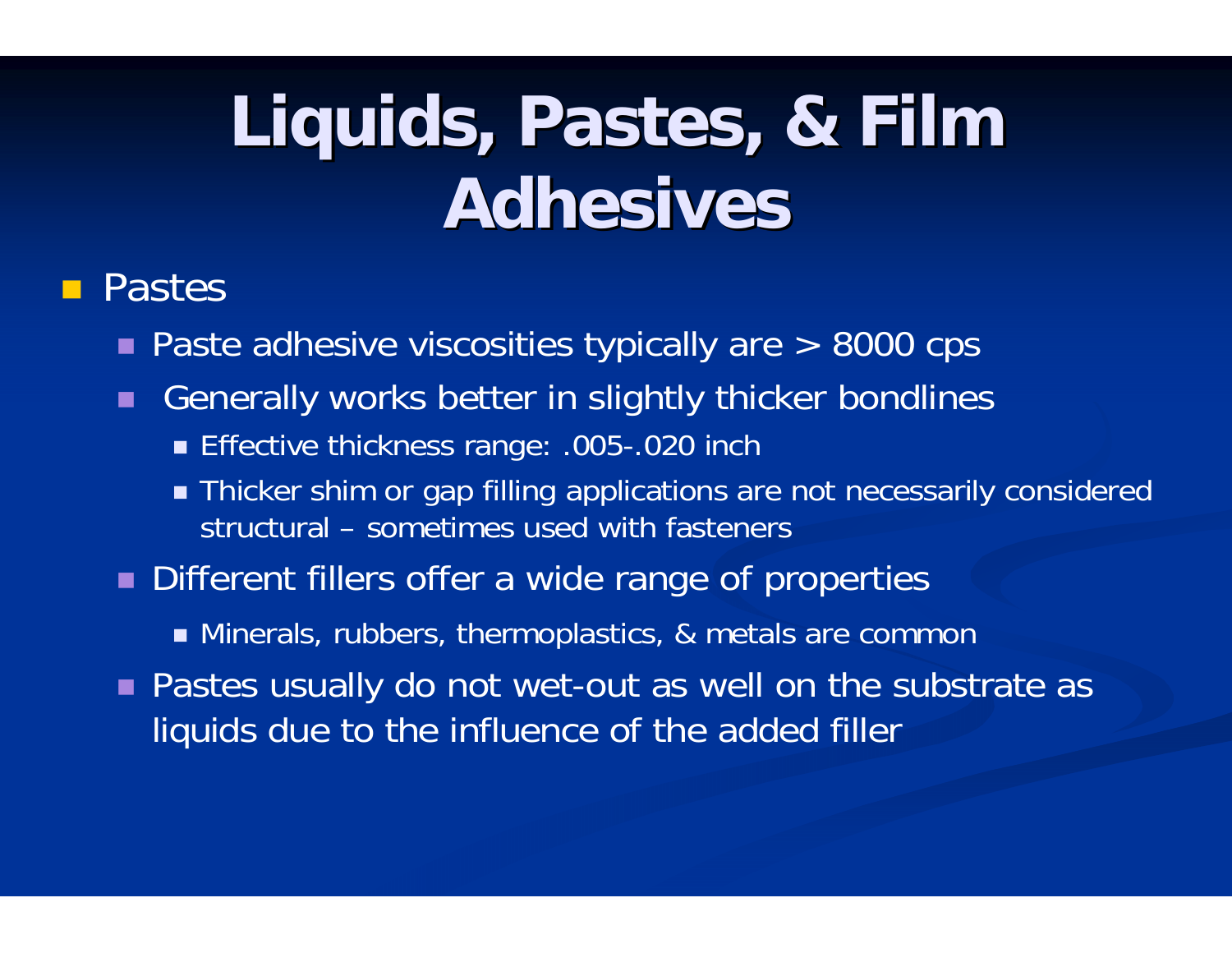# Liquids, Pastes & Film **Adhesives Adhesives**

#### $\blacksquare$  Film Adhesives

■ High-performance structural prepreg film adhesives

- **S** Stored frozen & thawed to room temperature before use
- $\blacksquare$  Requires an elevated temperature cure cycle
- $\blacksquare$  Different carriers for maintaining bondline thickness control
	- $\blacksquare$  Woven scrim cloth
	- **EXANCE Knit carrier** Knit Carrier
	- Non-woven (mat)
		- **Typically carriers are made of treated Polyester or Nylon fibers Theody**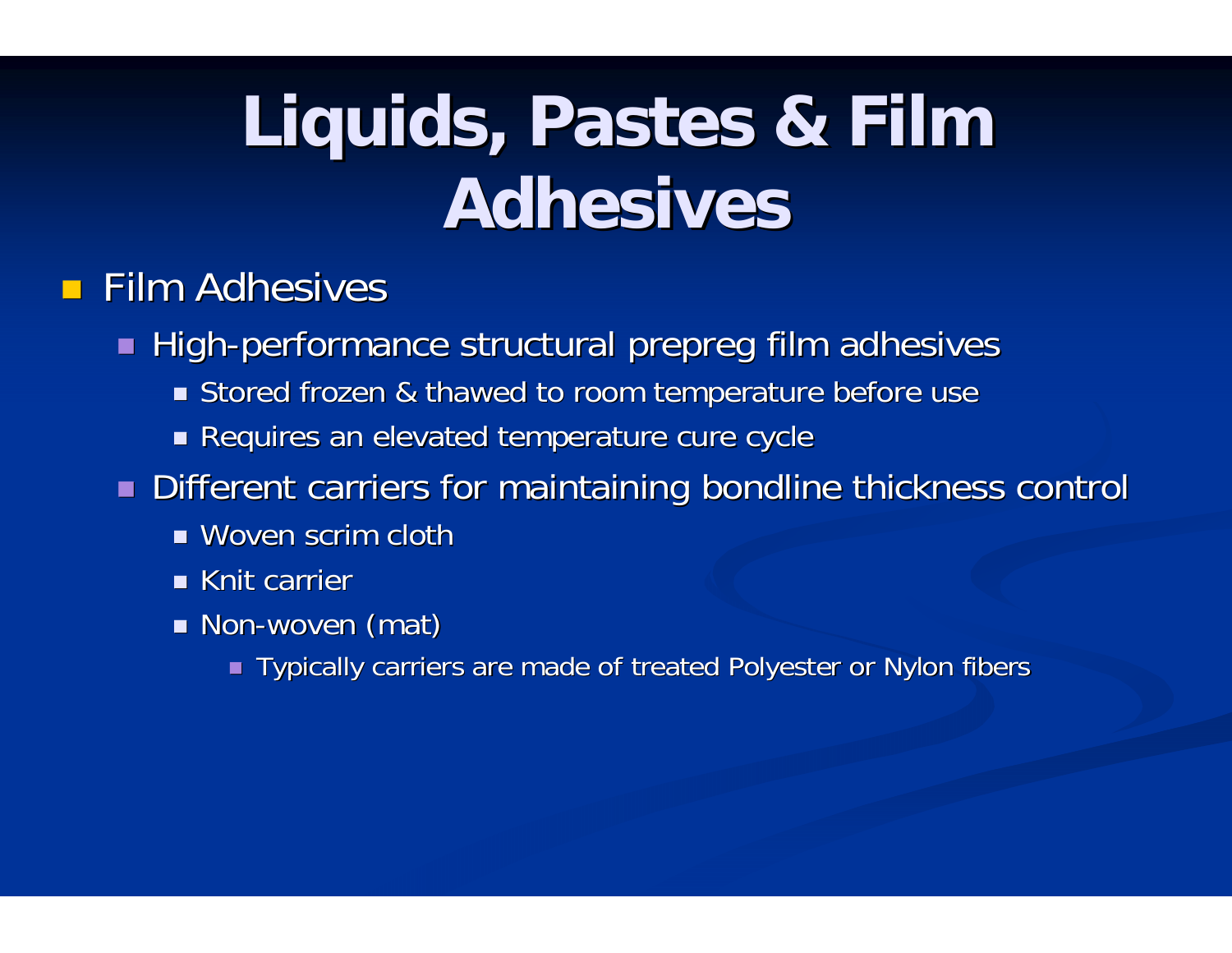#### **Reticulation Reticulation**

#### $\blacksquare$ Reticulating film adhesives

- $\blacksquare$  Bonding to honeycomb core
	- $\blacksquare$  Heating an unsupported or knit supported film adhesive, causing the adhesive to flow and fillet the core cell ends

#### $\blacksquare$  Reticulating perforated skins in acoustic panels

 $\blacksquare$  Heating an unsupported film adhesive, causing the adhesive to flow away from the small holes in the acoustic skin prior to bonding it to a honeycomb or other open cell core material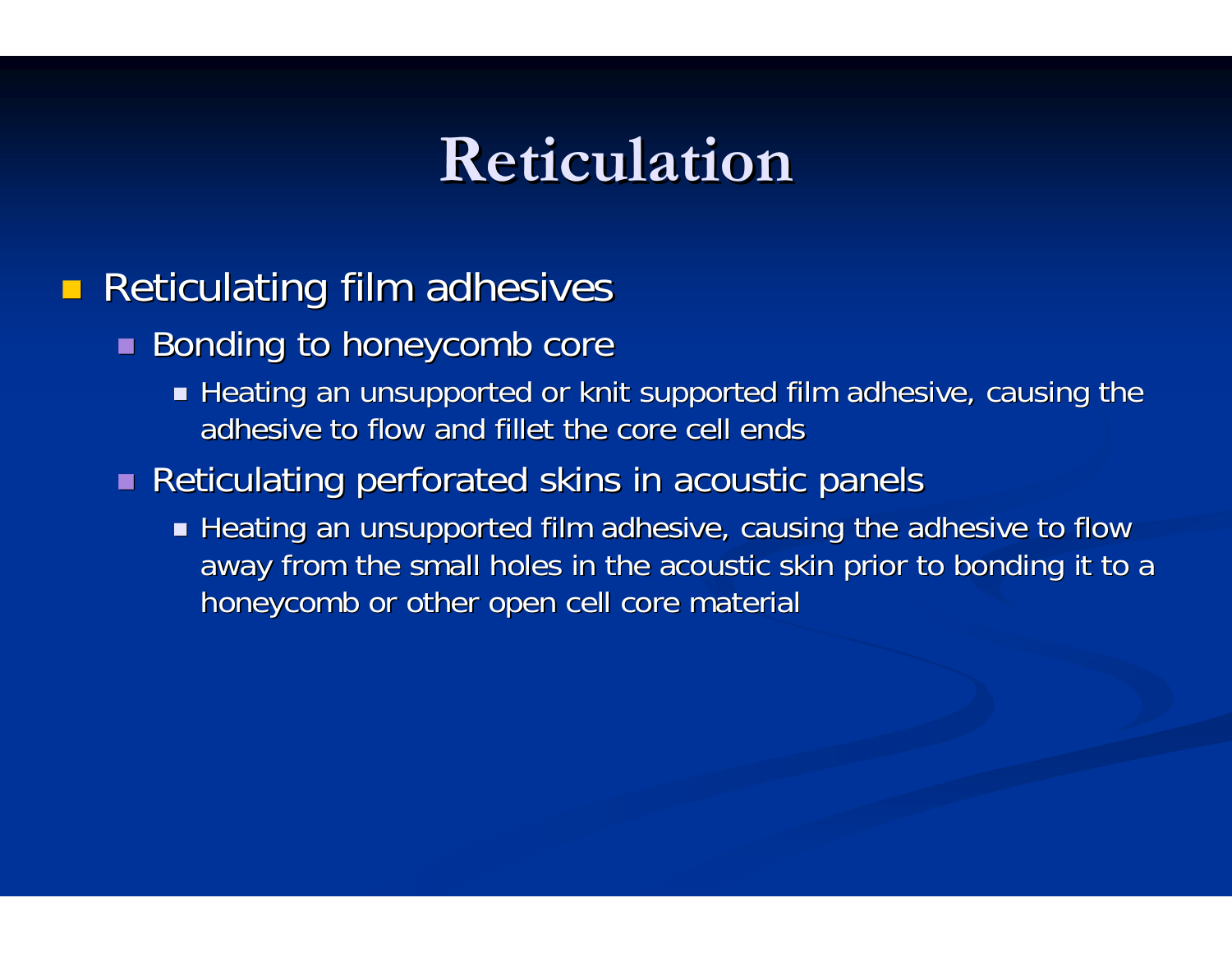## **Bonding to Honeycomb Core Bonding to Honeycomb Core**

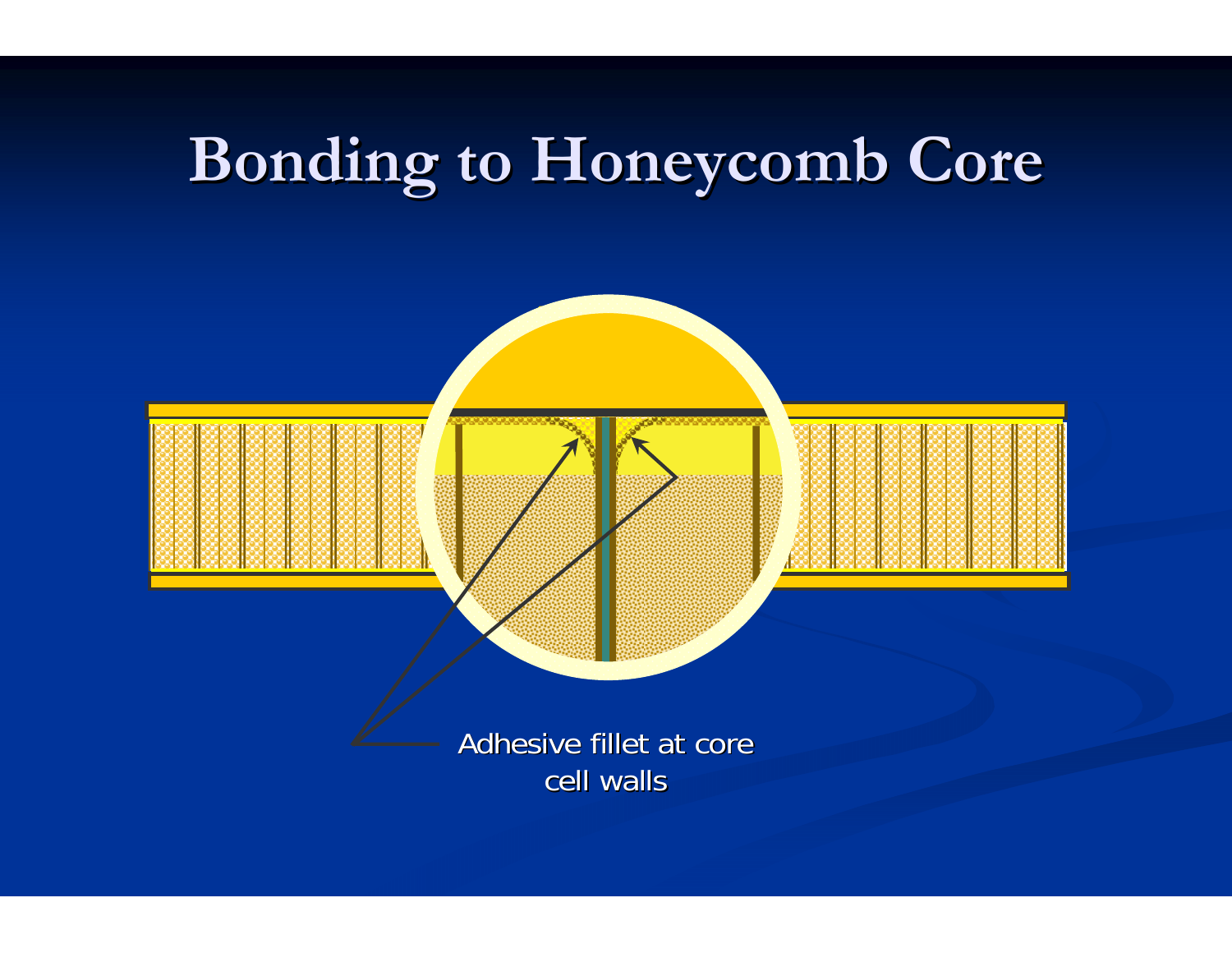#### **Bonding to Foam Core Bonding to Foam Core**

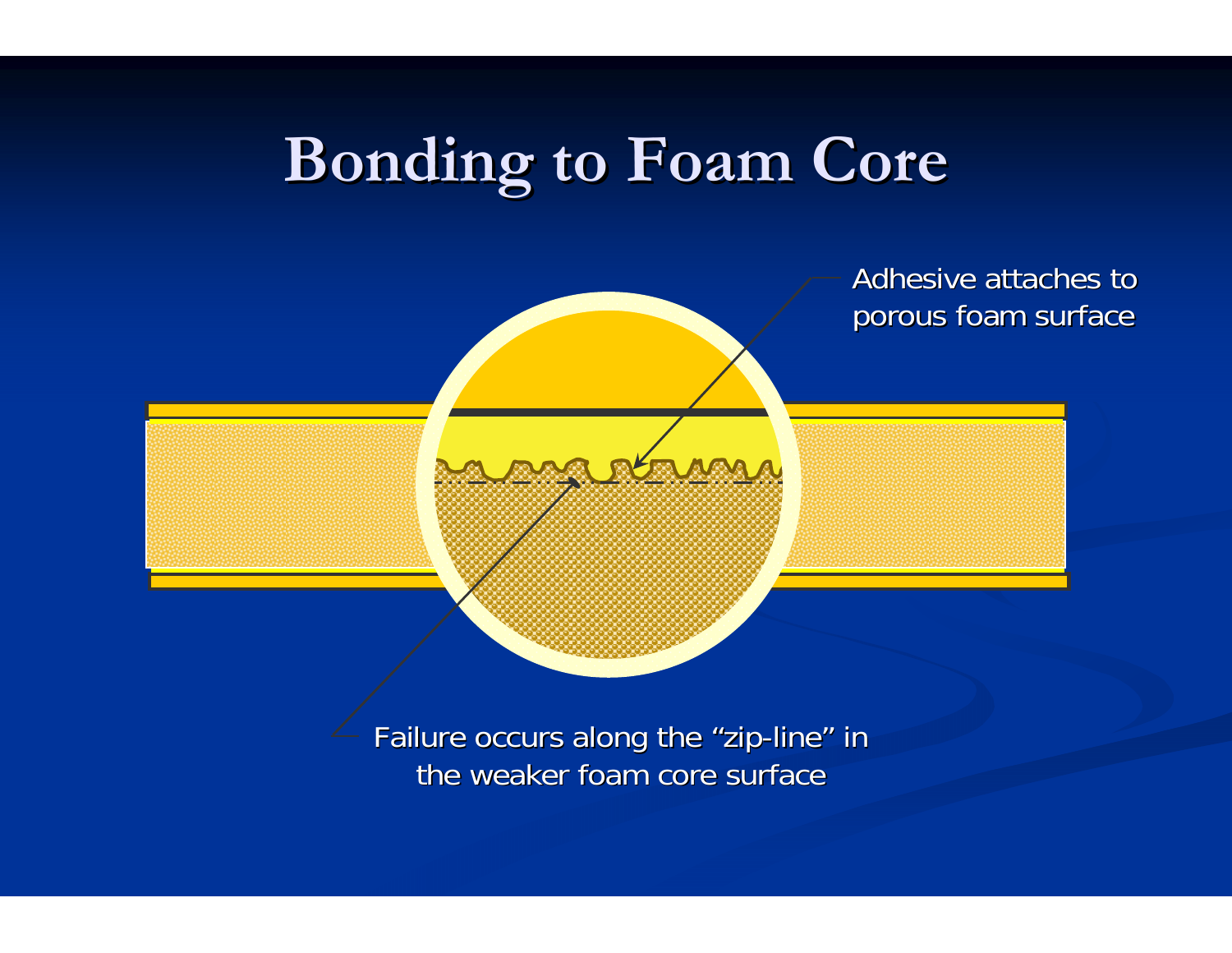### **Surface Preparation of Metals**

 $\blacksquare$  Clean Metal Surfaces  $\blacksquare$  Vapor or solvent degrease **REDENSIGNAL Increase Surface Morphology**  $\blacksquare$  Chemical or acid-etch bonding surfaces Phosphoric Acid Anodization (PAA) for aluminum Phosphoric Acid Anodization (PAA) for aluminum **E** Chemical Coupler Surface Treatment  $\blacksquare$  Sol-Gel technology **E** Corrosion Resistant Primer  $\blacksquare$  Primer is necessary to preserve the freshly treated surface **Provide resistance to hydrolysis** 

 $\blacksquare$  \*Cytec BR 127 or BR 6747 - 1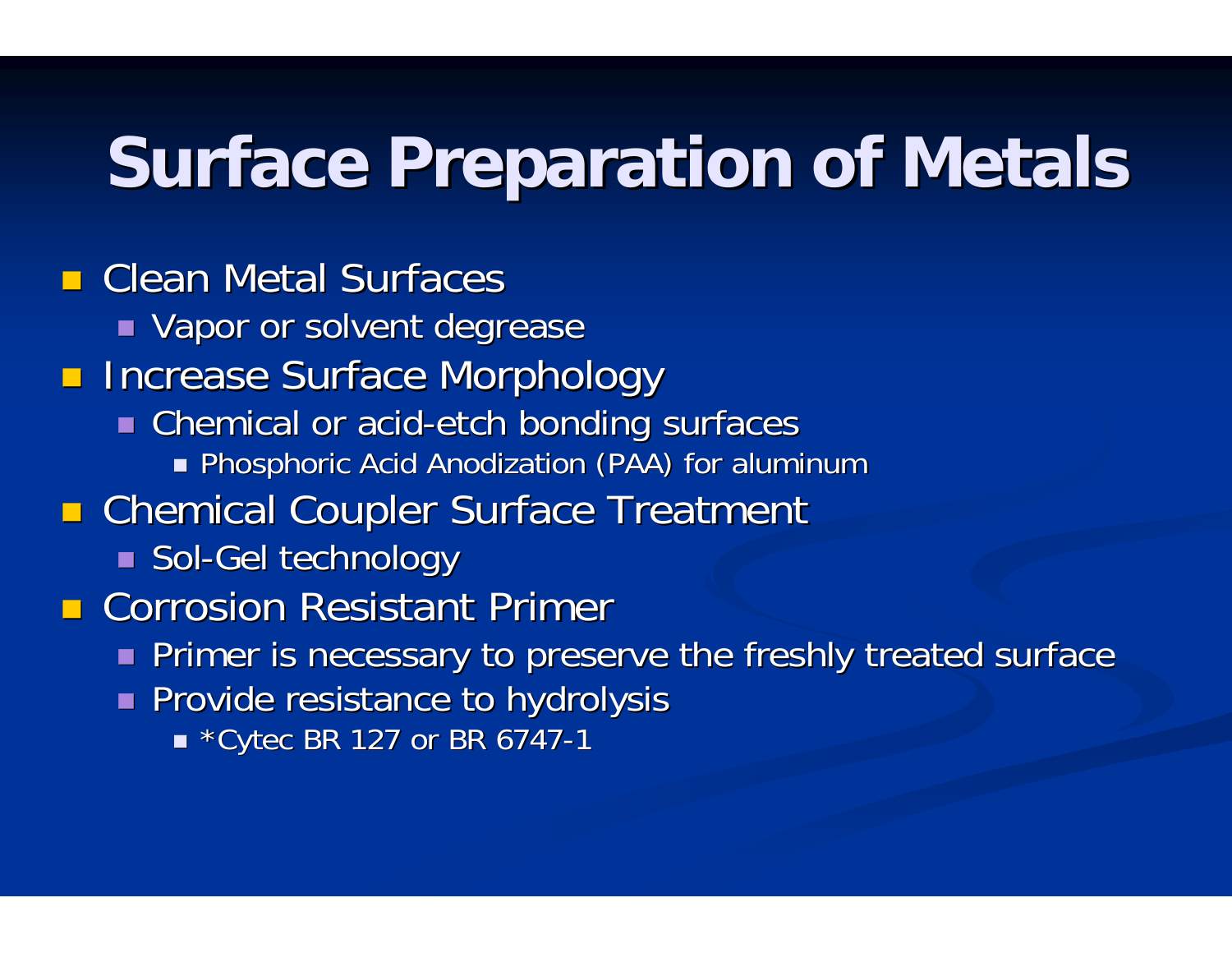# **Surface Preparation of Composites Composites**

#### Goal:

- $\blacksquare$  Raise the surface-free energy of the composite substrate to enhance wetting of the surface and to facilitate molecular cross-linking
	- $\blacksquare$  Raise surface energy without damaging fibers in the laminate
		- **Ref: Armstrong & Allen; Surface Tension/Surface Energy :**

#### **Nethods:**

- **ScotchBrite or sandpaper abrasion**
- $\blacksquare$  Grit-blast with alumina, silica, or other abrasive media  $\blacksquare$  High risk method - somewhat operator dependent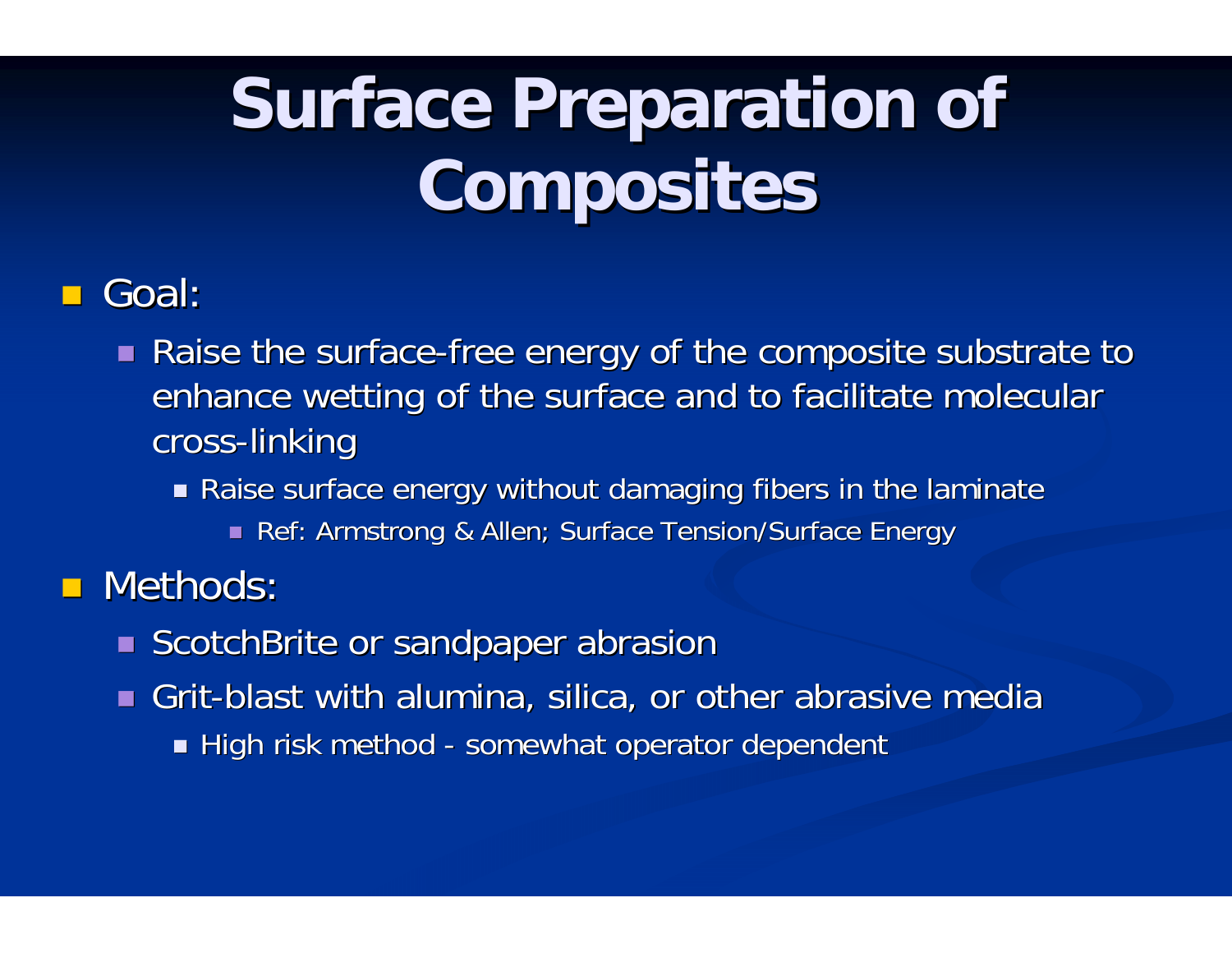#### **Surface Free Surface Free-Energy Exchange Energy Exchange**

If the surface tension value of the liquid is greater than the surface-free energy value of the substrate the liquid molecules stay bound together

Poor wetting means a poor bond!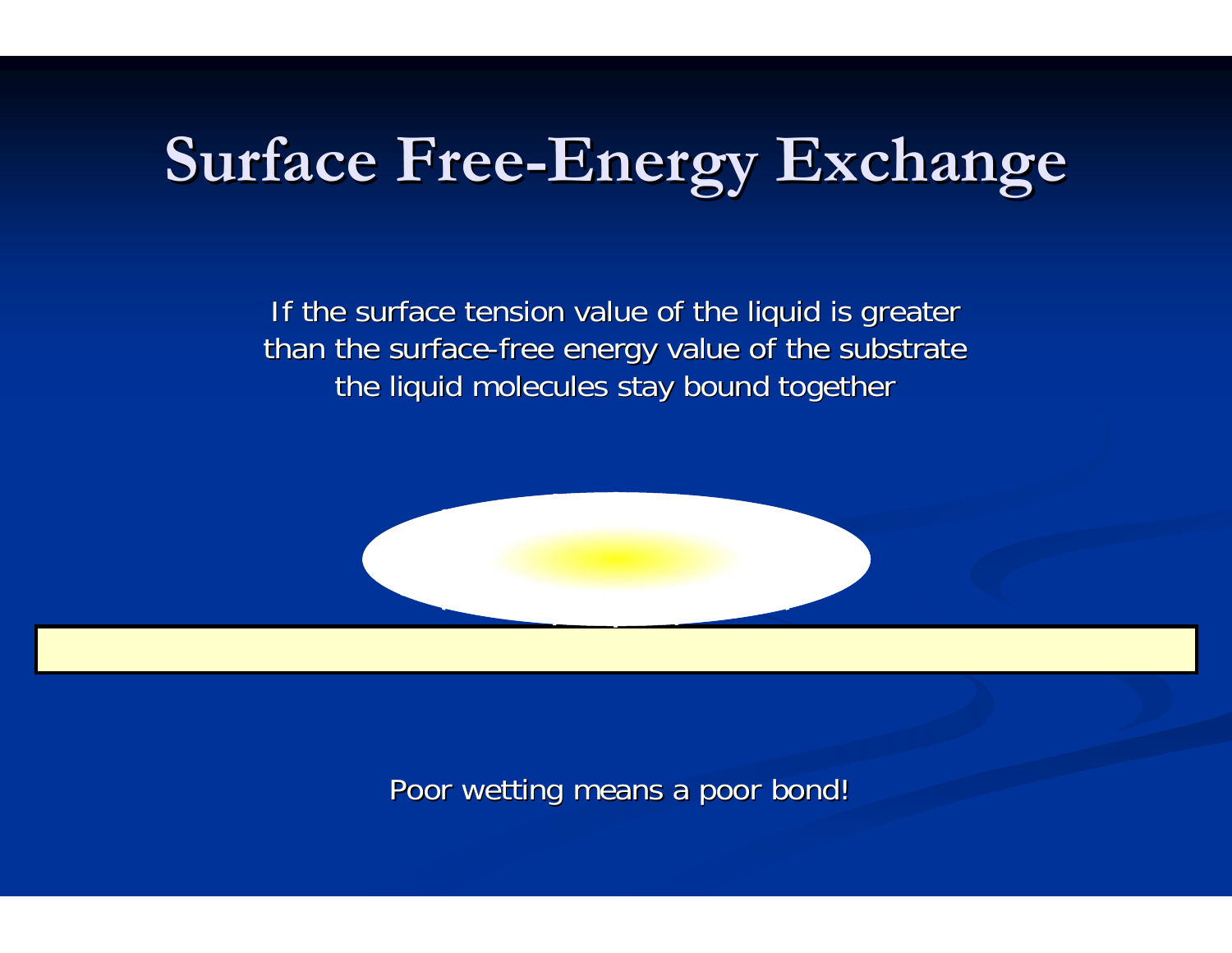#### **Surface Free Surface Free-Energy Exchange Energy Exchange**

When the surface free energy value of the substrate is higher than that of the liquid it allows the liquid to uniformly wet the surface

This is important to achieving a good bond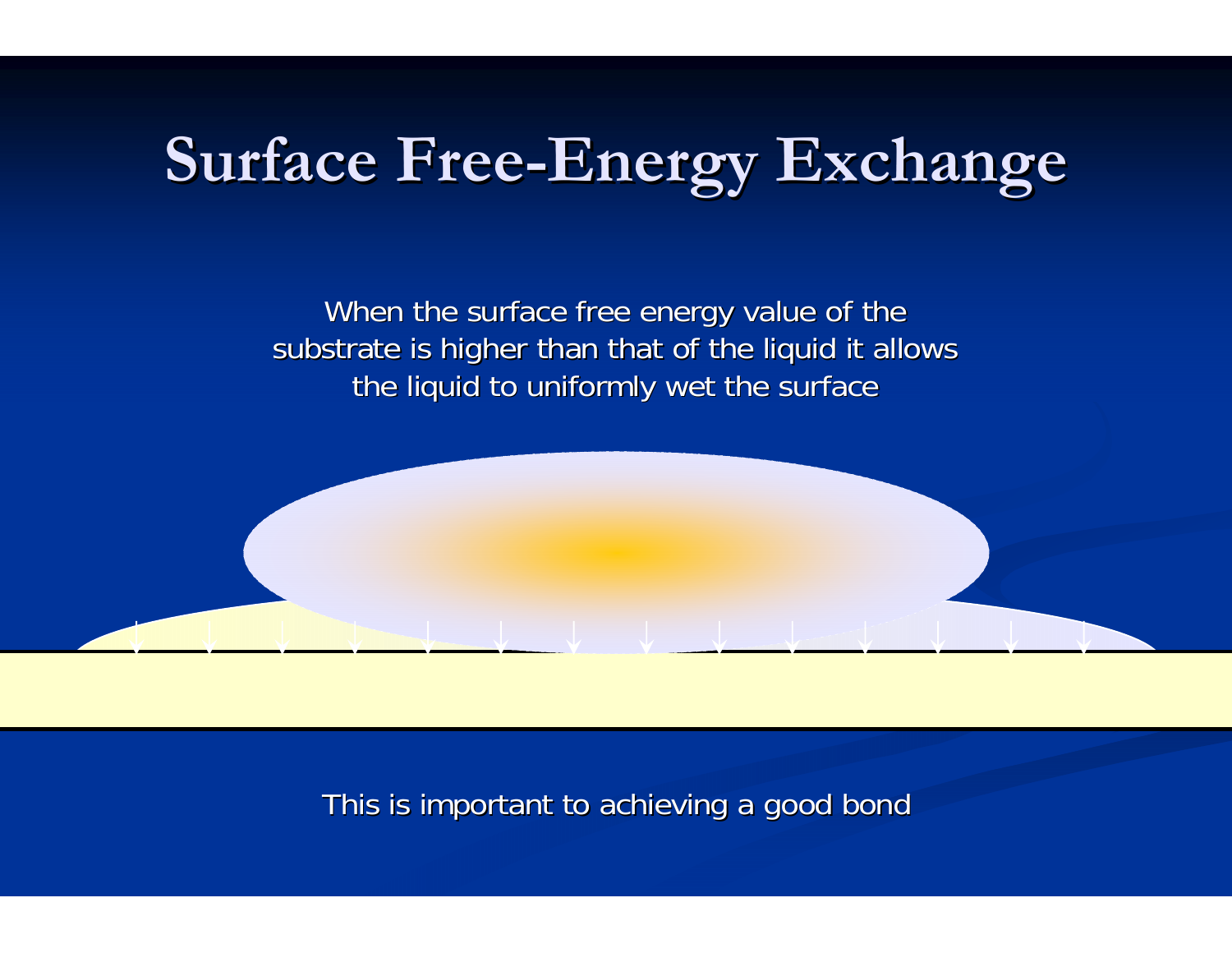### **Clean the Freshly Energized Composite Surface Composite Surface**

- $\blacksquare$ Objective: Remove dust and debris from bonding surface without inducing contamination
- $\blacksquare$ Solvent wipe with clean cheesecloth or approved wipes
	- $\textcolor{red}{\bullet}$  Double wipe method often specified: Use a solvent saturated wipe followed with a clean dry wipe to pick-up residual contaminants
	- $\blacksquare$  High risk of inducing moisture or other contaminants onto freshly energized/slightly porous composite surface
- $\blacksquare$ **D** What effect does wiping with solvent have on the surface-free energy of the freshly prepared composite surface?
- $\Box$ Alternative: *Dry wipe* with clean cheesecloth or approved wipes
	- $\blacksquare$  Multiple wipes may be required to remove dust sufficiently
	- **Low risk of inducing moisture or other contaminants**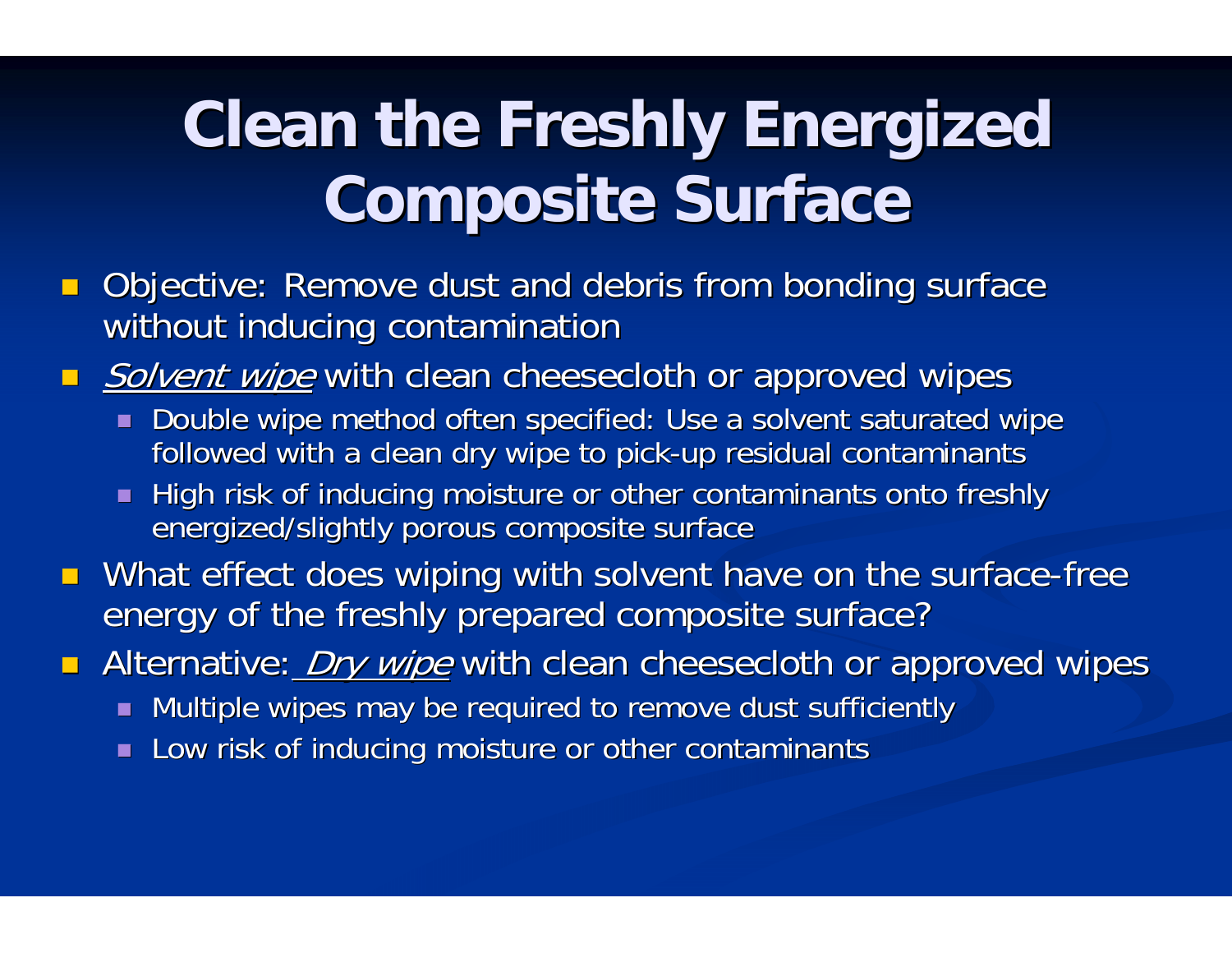#### Water-Break Test on CFRP Panel



\*Water-break testing is not recommended for actual panels to be bonded\*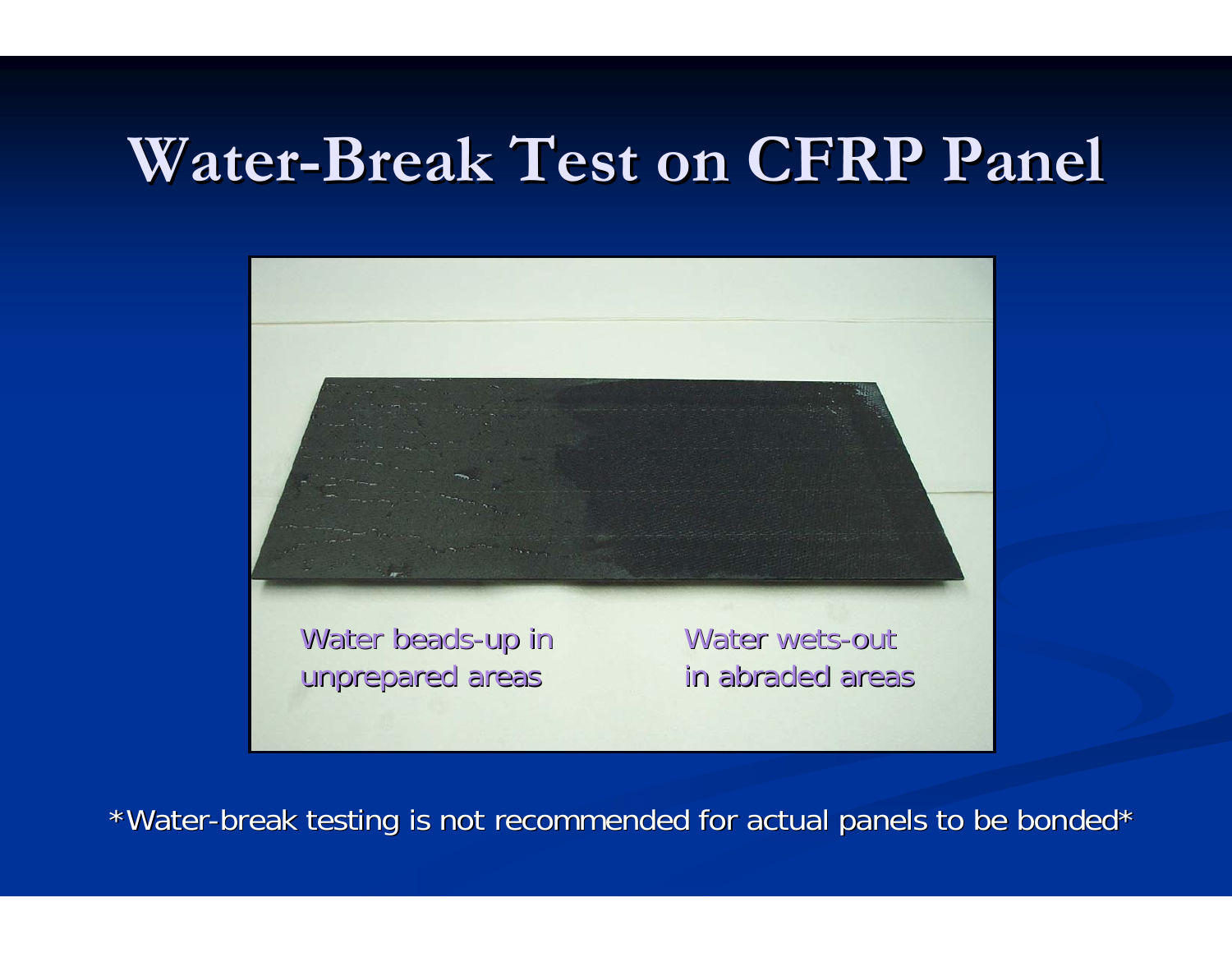## **What About Peel What About Peel -Ply Surfaces? Ply Surfaces?**

- **Non-coated Nylon or polyester fabrics** 
	- $\blacksquare$  Leaves no trace contaminates on part surface
	- $\blacksquare$  Does not always peel off easy
- **Release treated Nylon or polyester fabrics** 
	- $\blacksquare$  Can transfer release agent to part surface
- **P.T.F.E. Coated Glass Fabrics** 
	- $\blacksquare$  Easy to remove from part surface with low risk of damage to part
	- $\blacksquare$  Produces a fairly low-energy surface on the composite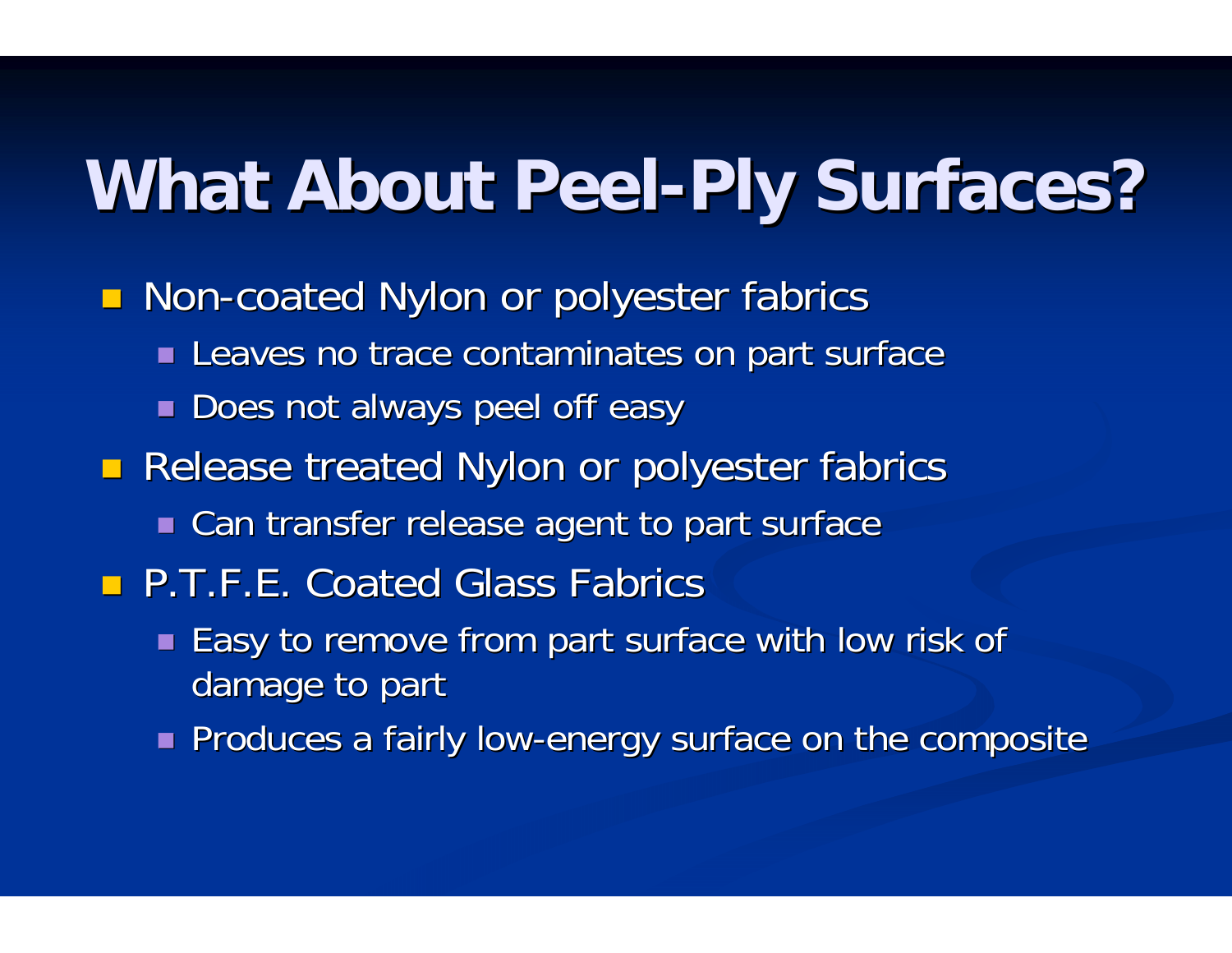## **Effect of Peel Ply on Surface Effect of Peel Ply on Surface**



#### Cross -section through peel ply on surface of laminate section through peel ply on surface of laminate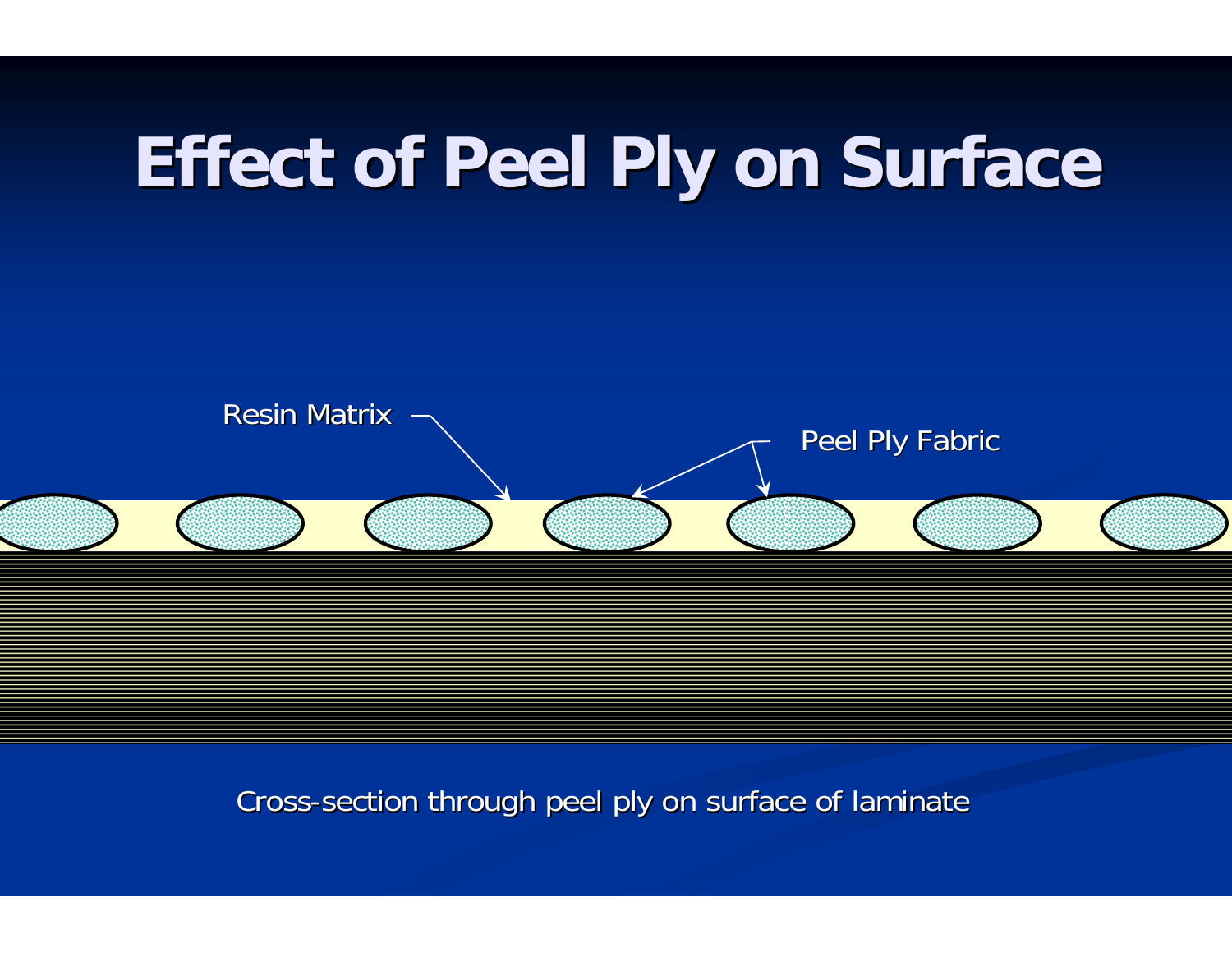## **Effect of Peel Ply on Surface Effect of Peel Ply on Surface**



Remove the peel ply from the surface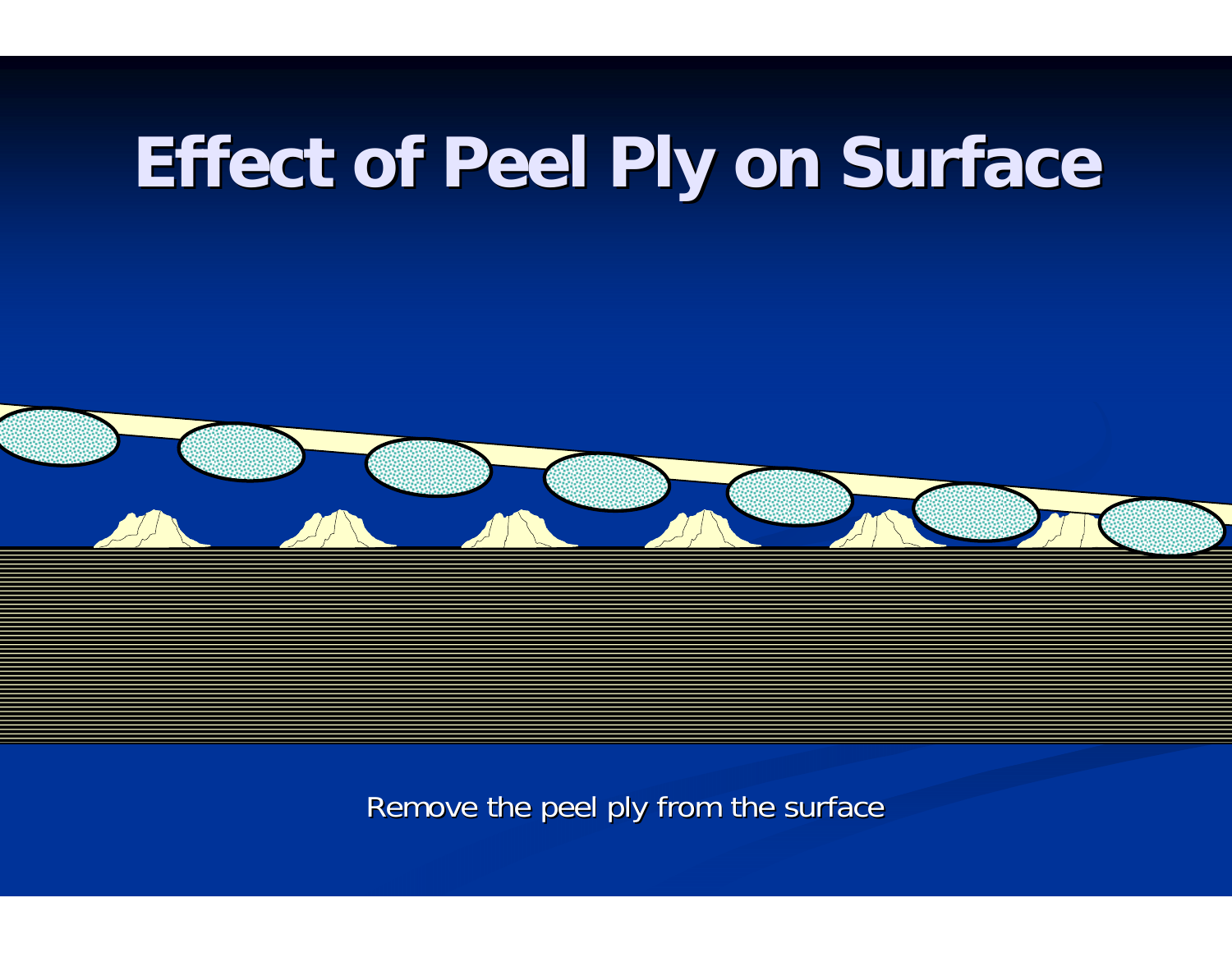## **Effect of Peel Ply on Surface Effect of Peel Ply on Surface**



Would you want to bond to this surface?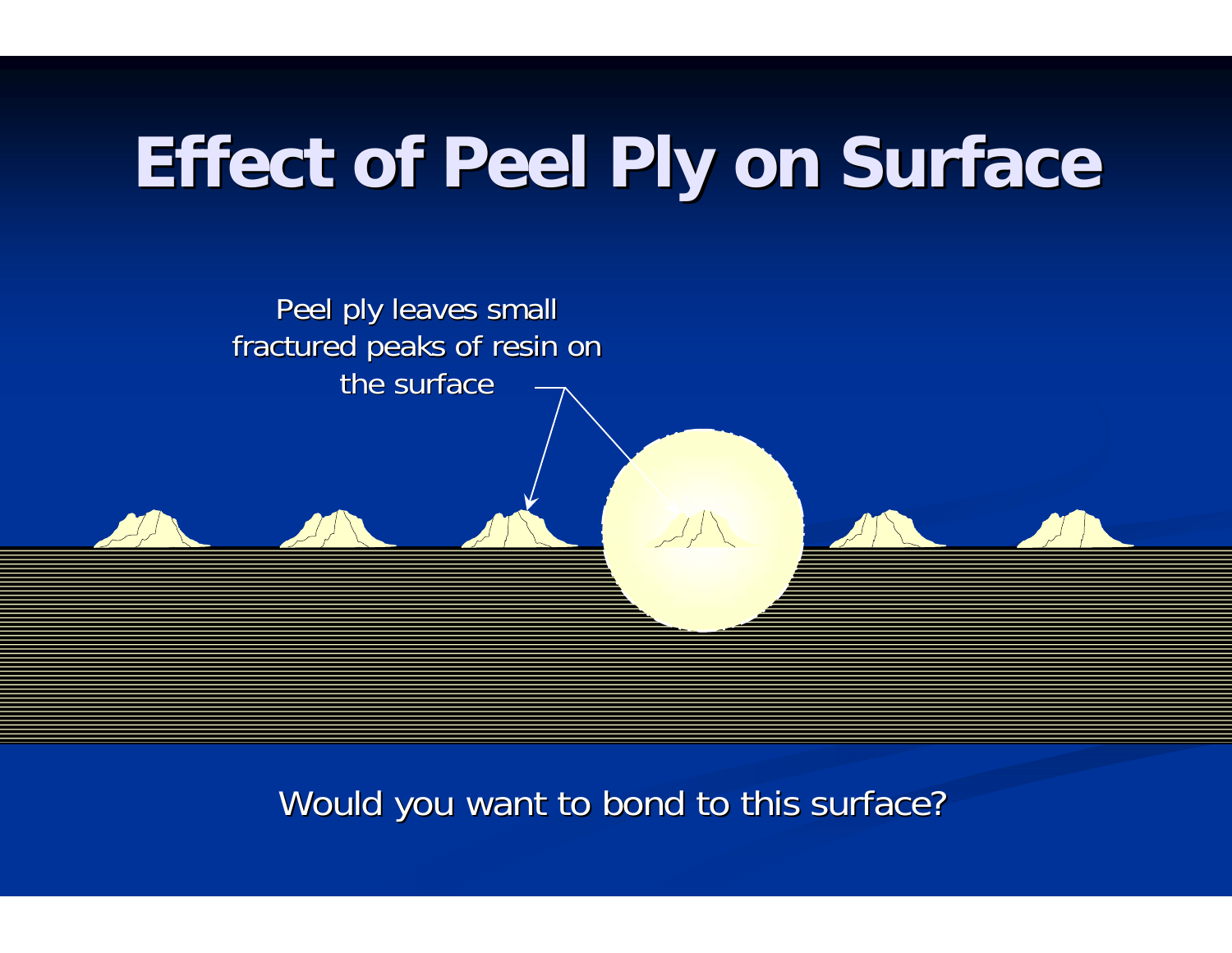## **Adhesive Application Issues Adhesive Application Issues**

#### **Rapplying Film Adhesives**

- $\blacksquare$  Simple to apply along the faying surface of one or both substrates that are to be joined
	- $\blacksquare$  Heat may be required to form some films to complex shapes

#### **Applying Liquid & Paste Adhesives**

- $\blacksquare$  Goal: to apply slightly more adhesive than required and close the joint in a timely fashion
	- $\blacksquare$  Provide enough adhesive along the joint to do the job
		- $\overline{\phantom{a}}$  \*Refer to application template design sketch
		- $\blacksquare$  Excess adhesive = excess weight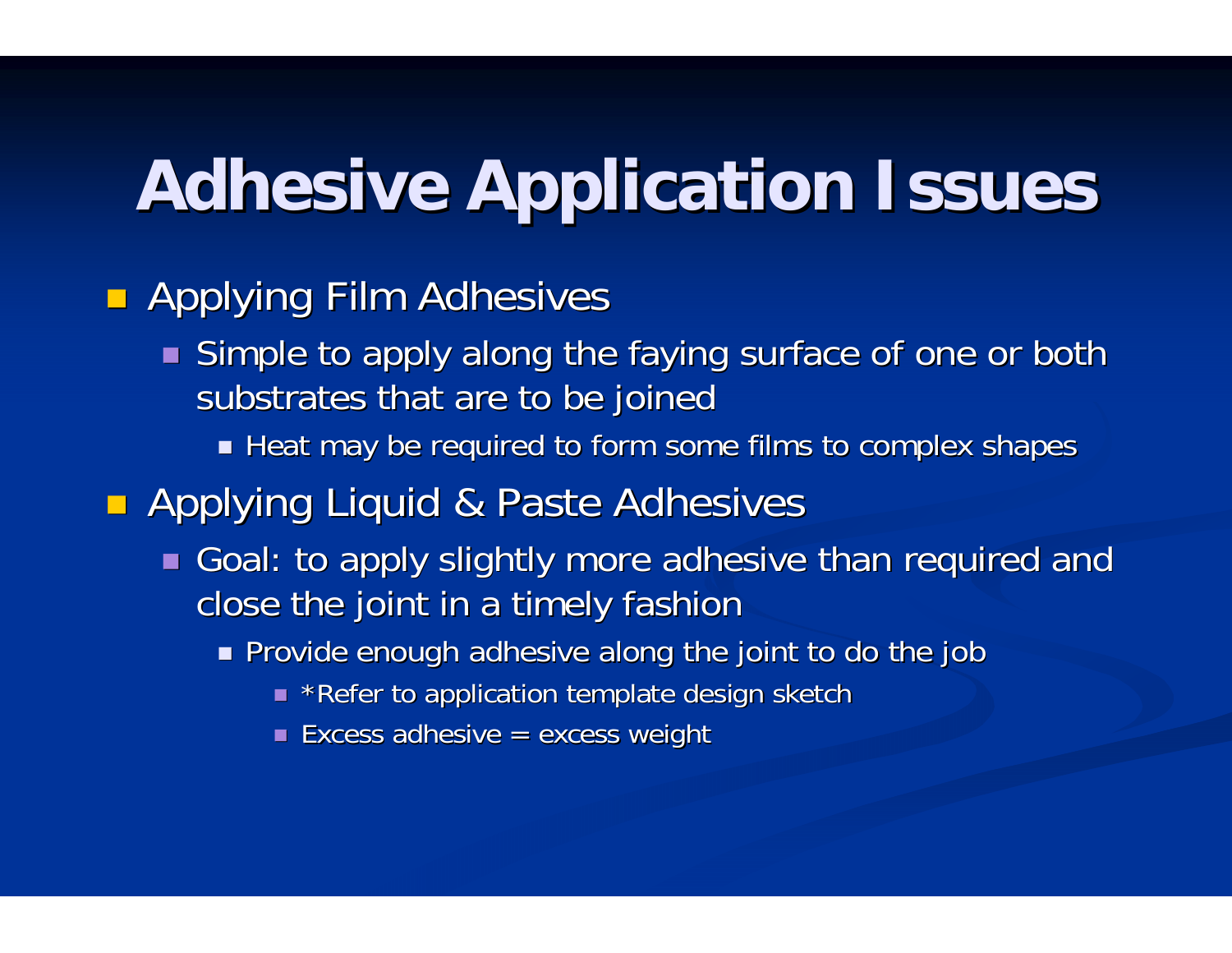## **Application Template Design Application Template Design**

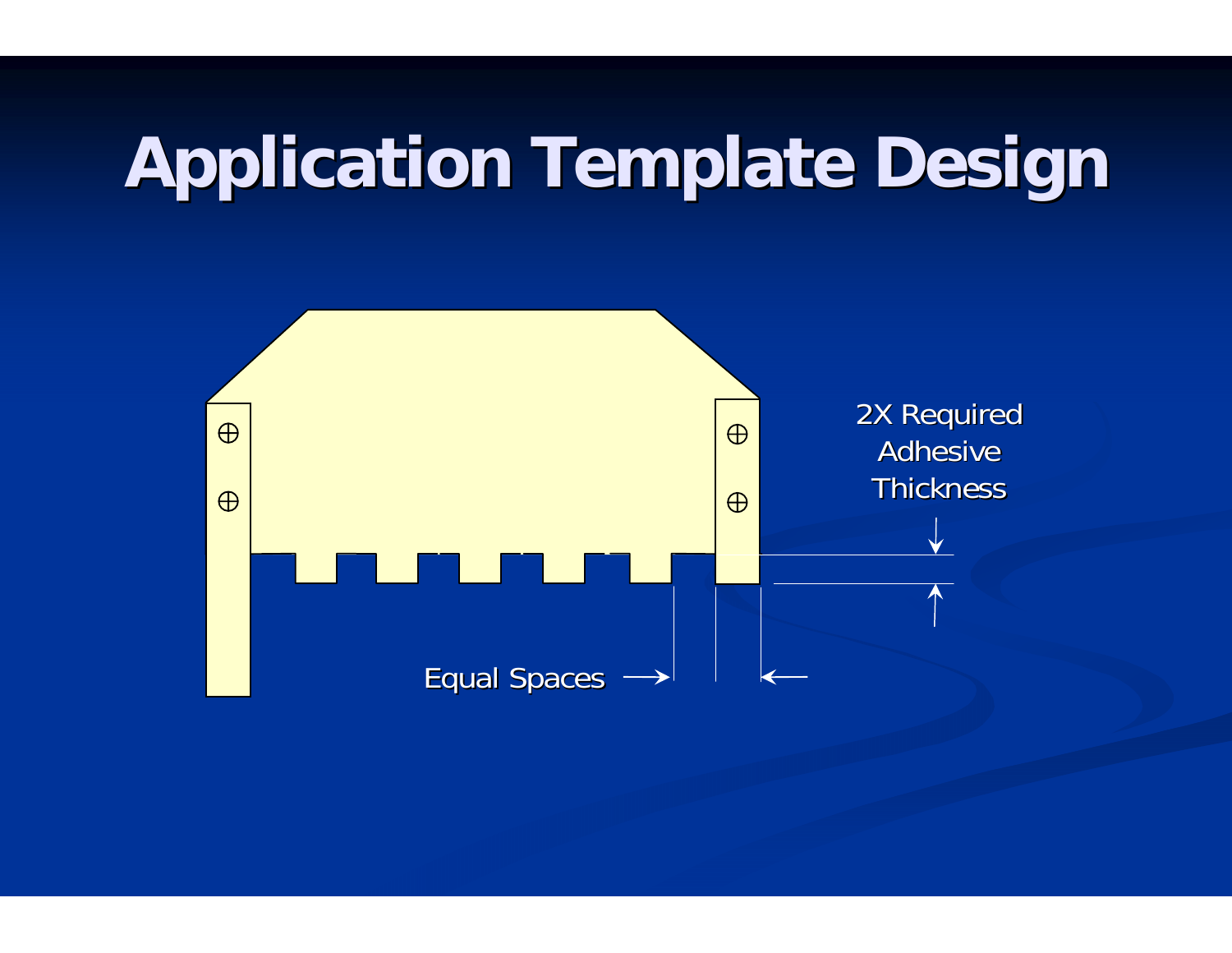## **Using the Application Template Using the Application Template**

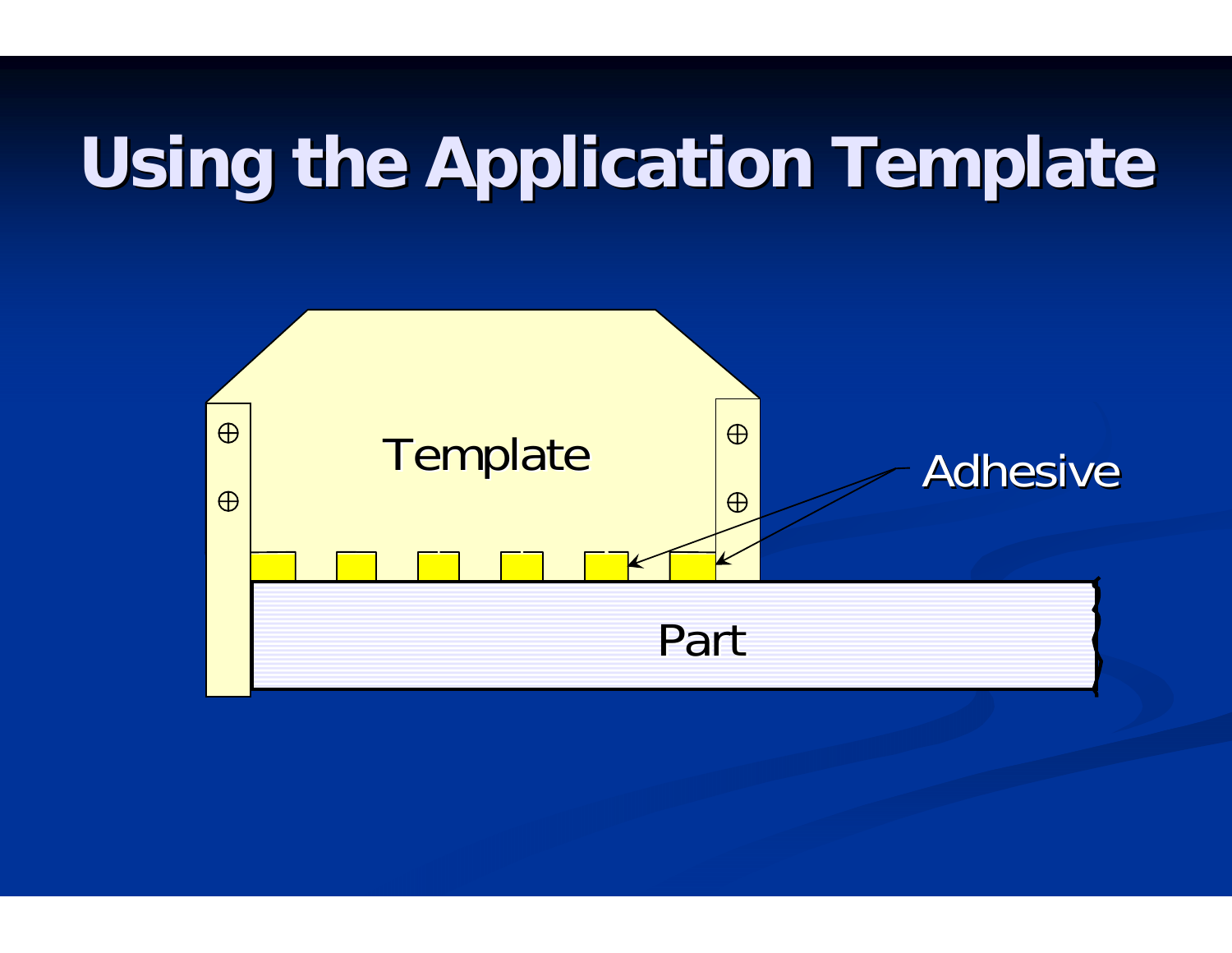### **Open Time is the Enemy Open Time is the Enemy**

- **A** freshly energized surface will try to stabilize over time and subsequently lose the desired effect
	- The surface takes on H<sup>2</sup>O and other contaminants when left exposed to the normal shop/clean-room environment
- **Adhesive left open on the surface for extended time** may also be affected by the environment (H $^2$ O & CO $^2$ )  $\,$ 
	- **Amine Carbonate formation can inhibit most room**temperature curing epoxy adhesive systems
		- \*Refer to Hysol EA 9394 Open Time Considerations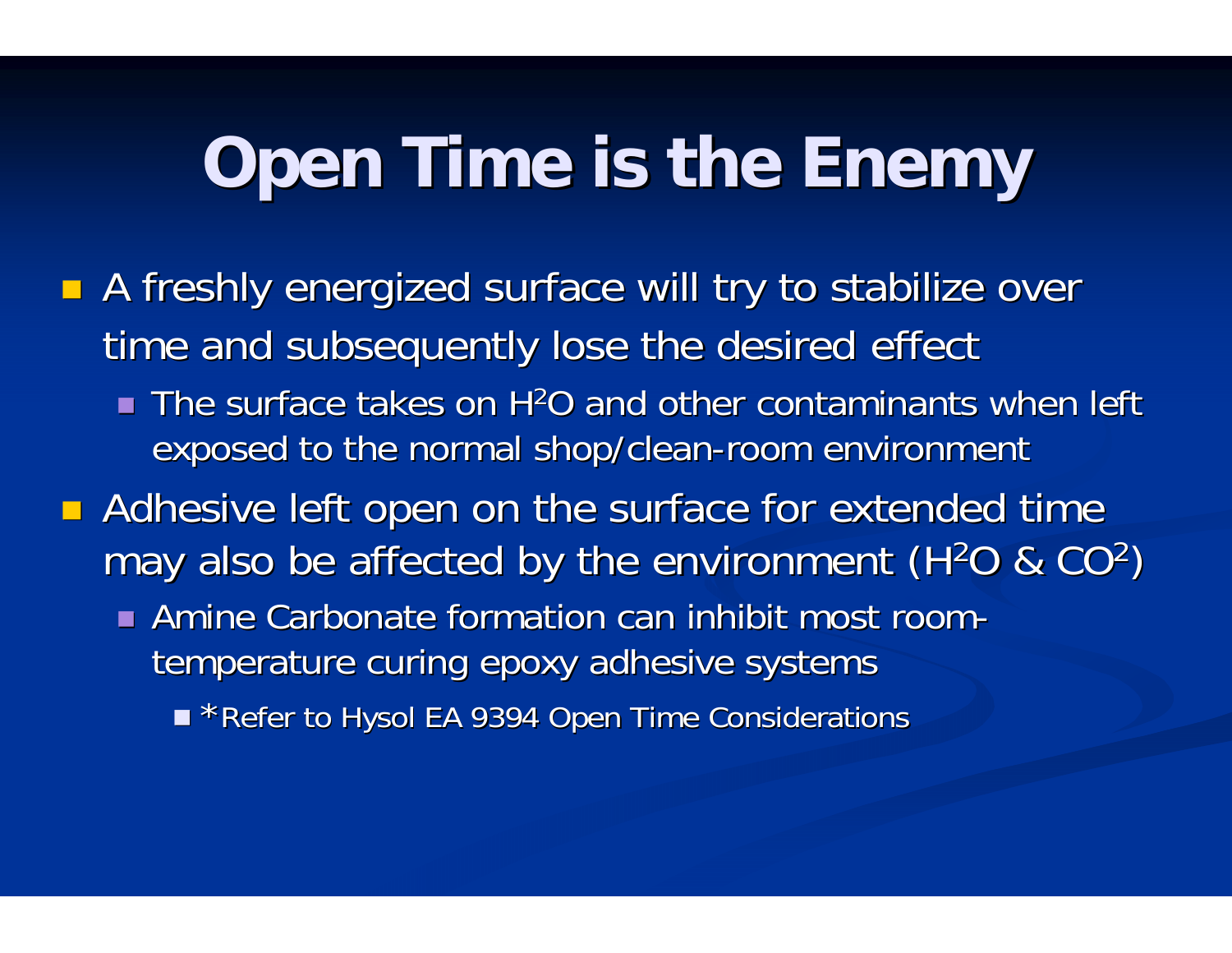### **Bondline Thickness Control Bondline Thickness Control**

- **E** Consistent bondline thickness of the adhesive layer is critical, without uniform thickness the joint strength is only as good as its weakest point
	- $\blacksquare$ Options for thickness control media:
		- Micro-Beads (mixed in the adhesive)
		- $\blacksquare$  Scrim Cloth
		- **Knit Carriers**
		- Non-Woven Carriers (Mat)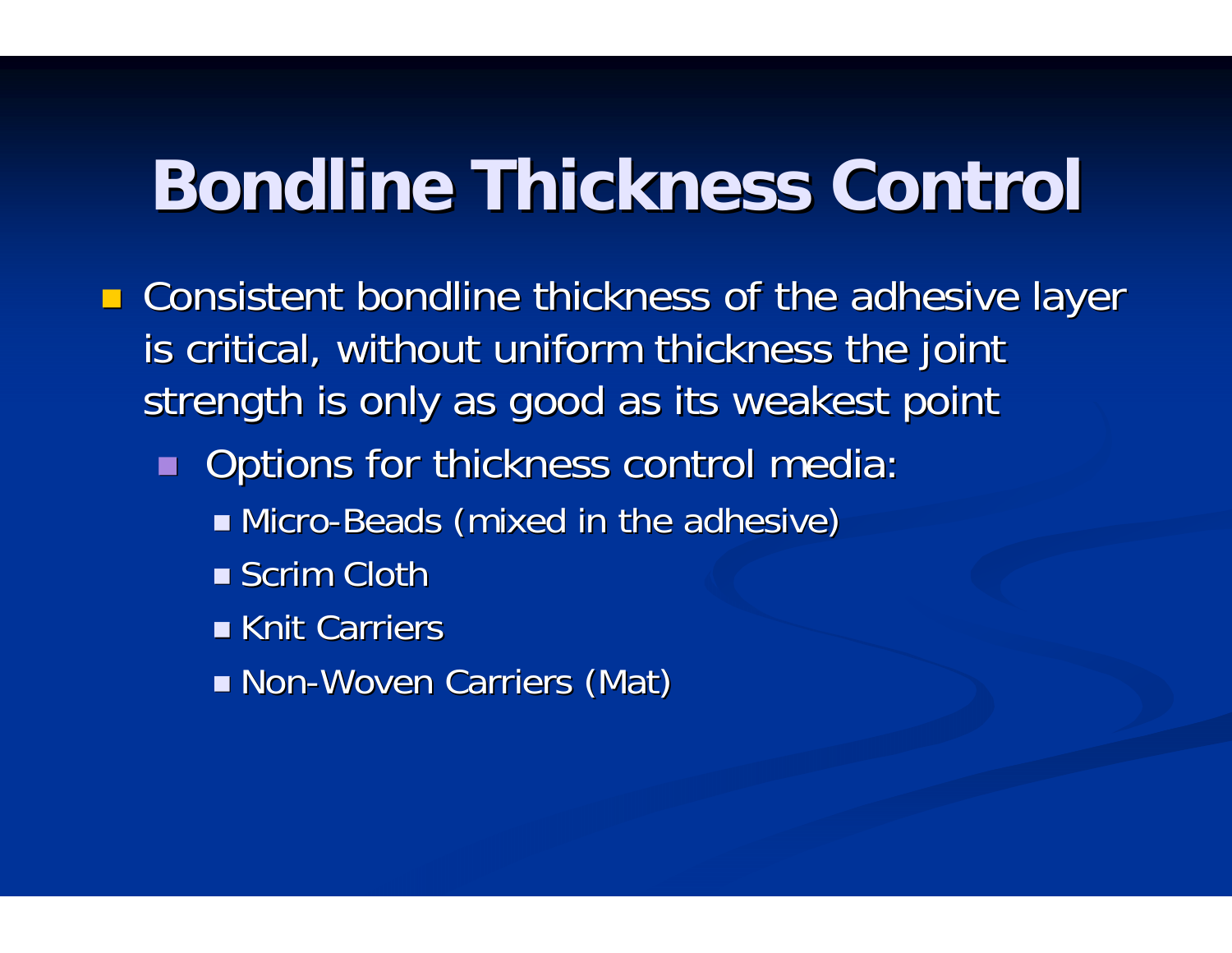### **Bondline Thickness Control Bondline Thickness Control**



Unequal stress distribution through an unevenly bonded joint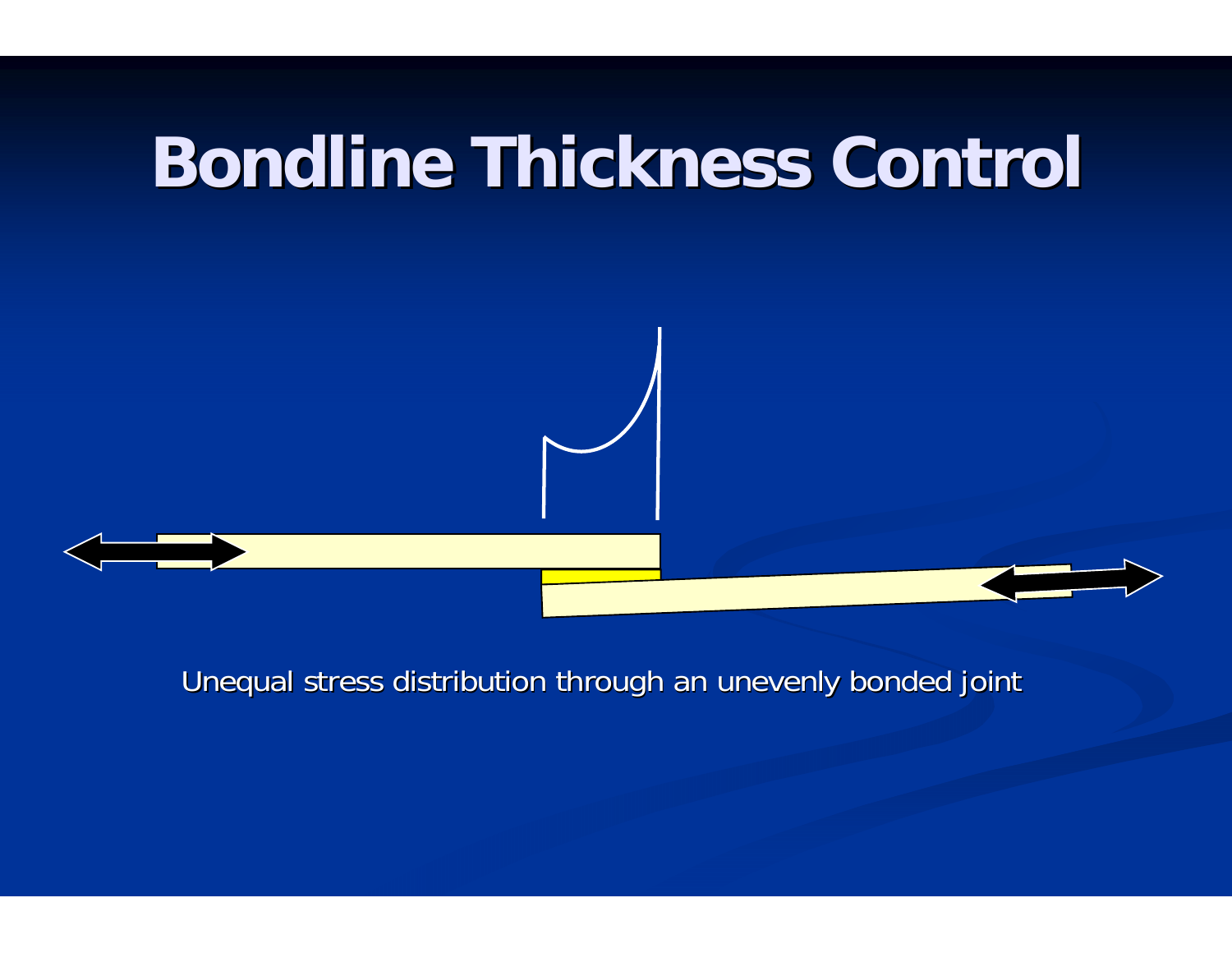## **Uniform Clamping Pressure**

- **Uniform clamping pressure is required to achieve** good wet-out and optimum bond strength
	- **E** Added force contributes to free-energy exchange
	- Typical bonding pressures range from 5-50psi
	- $\blacksquare$  Mechanical clamping requires sturdy fixturing
	- $\blacksquare$  Vacuum bagging can provide uniform pressure
		- $\blacksquare$  Vacuum bagging can also cause micro-porosity in the joint due to frothing of the adhesive under vacuum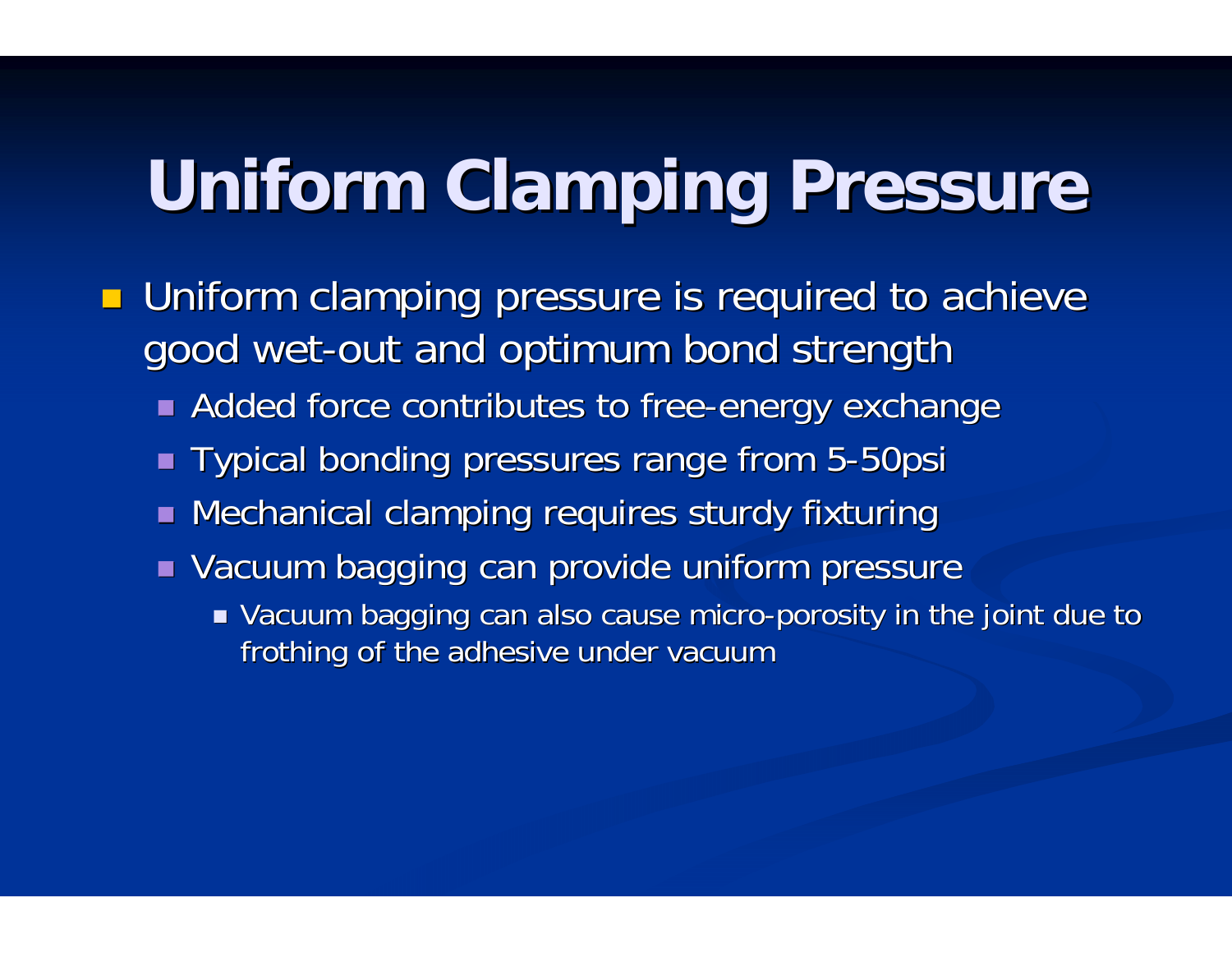### **Curing the Adhesive**

- To achieve maximum performance and ultimate structural & thermal properties, the adhesive must be properly cured and/or post-cured
	- Room temperature curing systems usually take several days to achieve good structural properties
		- $\blacksquare$  The standard definition of room temperature is 77° F (25°C) is
	- $\blacksquare$  Elevated temperatures lower the adhesive viscosity and enhancing the wet-out (energy exchange) characteristics
	- High performance adhesives usually require an elevated High performance adhesives usually require an elevated temperature cure and/or post-cure for best performance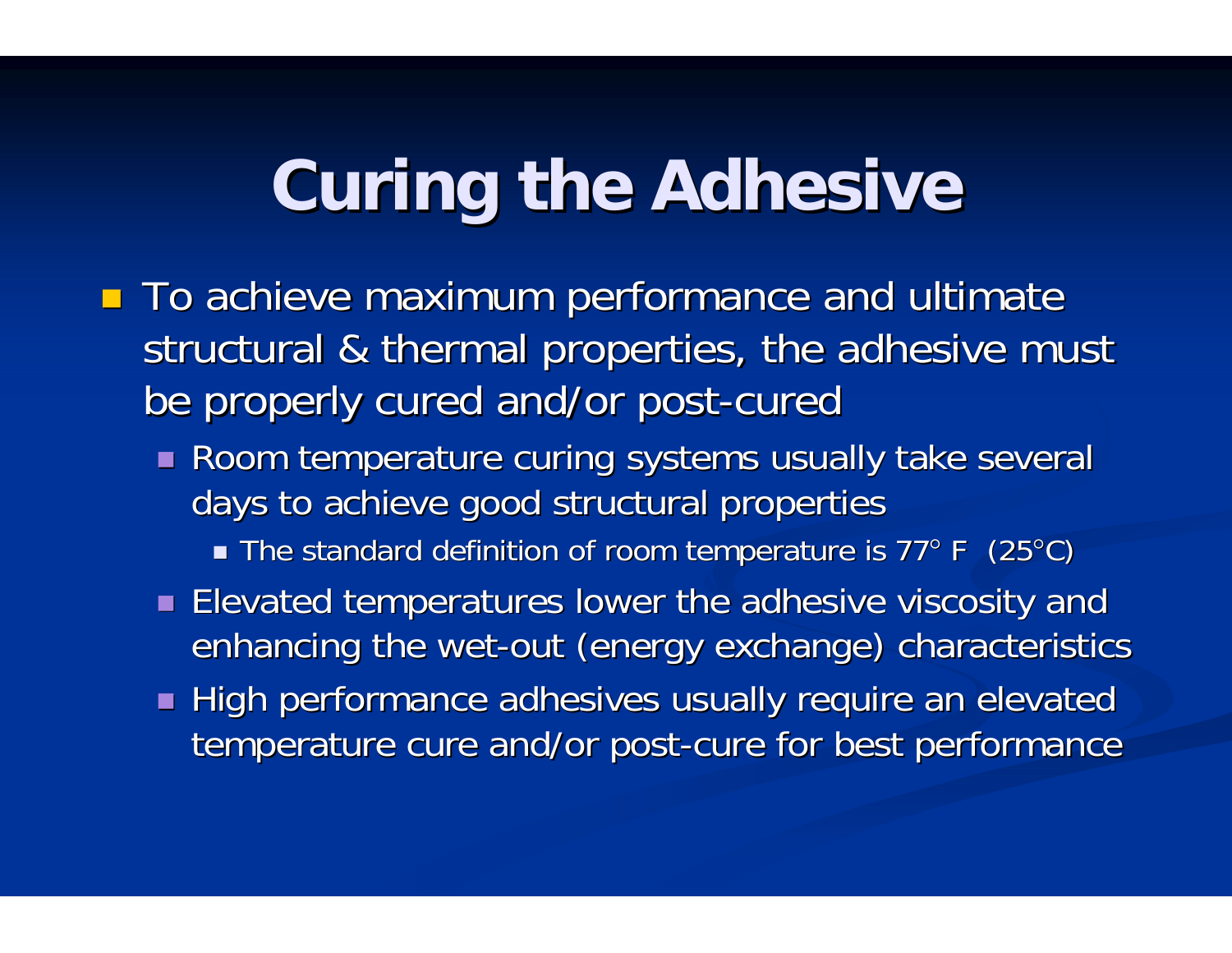### **Lap Shear Coupons Lap Shear Coupons**

#### **Single lap coupon**

- **ASTM D1002: Standard Test Method for Lap Shear Adhesion for metallic Bonding** for metallic bonding for metallic bonding for metallic bonding for metallic bonding for metallic Bonding for metallic Bonding for metallic bond
- $\blacksquare$  ASTM D5868 Adhesion for Fiber Reinforced Plastic (FRP) Bonding Adhesion for Fiber Reinforced Plastic (FRP) Bonding
	- Somewhat useful for quality assurance testing of adhesives and surface preparation methodology
- The varying stiffness of different substrate materials influence the apparent adhesive shear strength in the lap shear test\*

\*Ref. L.J. Hart Assurance But Dangerously Misleading for Design Data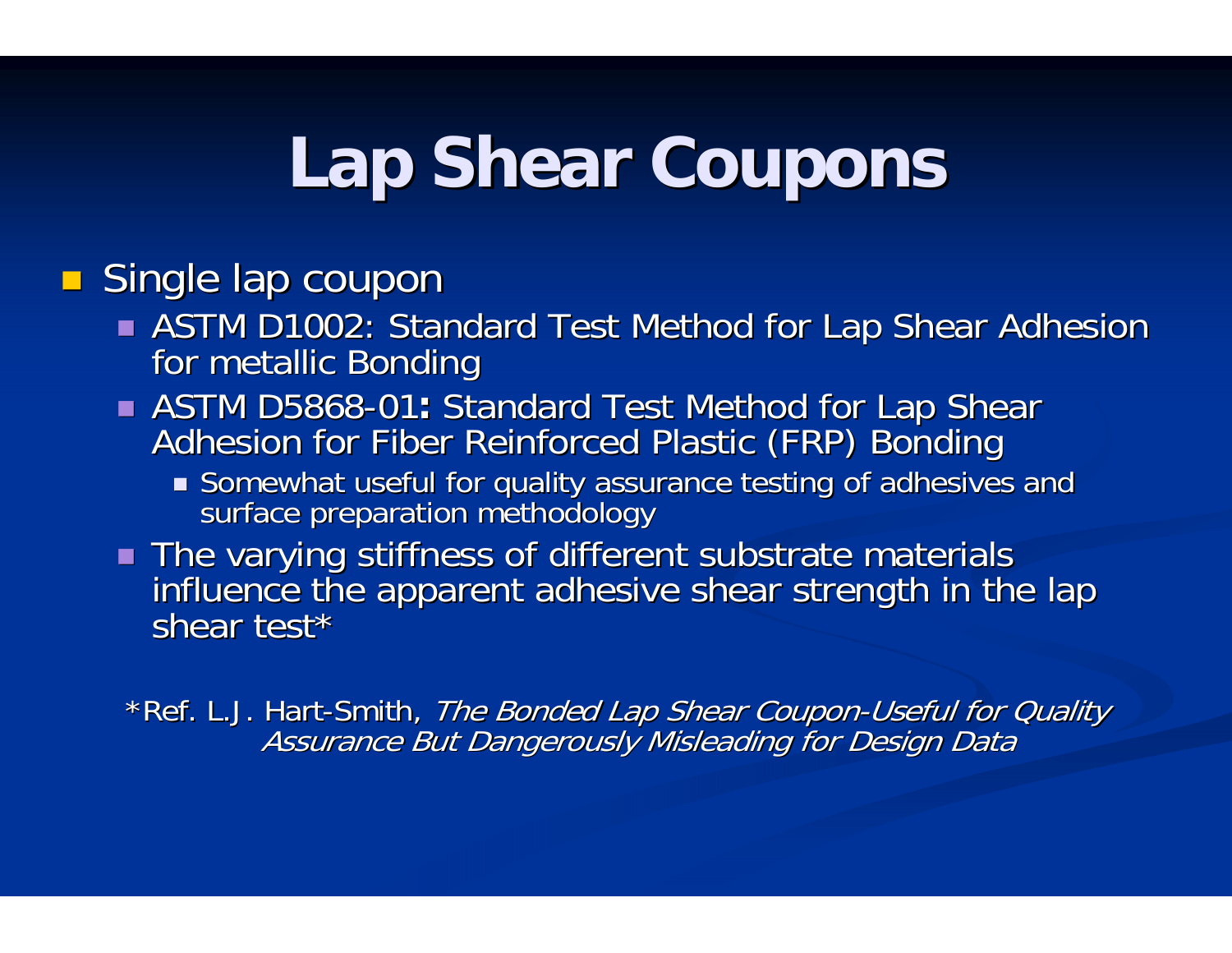## **Single Lap Shear Coupon Single Lap Shear Coupon**

 $\Box$ Not useful for generating actual design data\*:

- $\blacksquare$  Example: 1 inch wide x ½ inch overlap coupon fails at 3000 lbs breaking loads.
- $\blacksquare$  Multiply the breaking strength x 2 = 6000 psi.
- $\blacksquare$  However with a 1 inch wide by 1 inch overlap the breaking number is significantly less than 6000 lbs.
- $\blacksquare$  The joint strength is not doubled with the overlap length

\*Ref. L.J. Hart-Smith, *The Bonded Lap Shear Coupon-Useful for Quality* Assurance But Dangerously Misleading for Design Data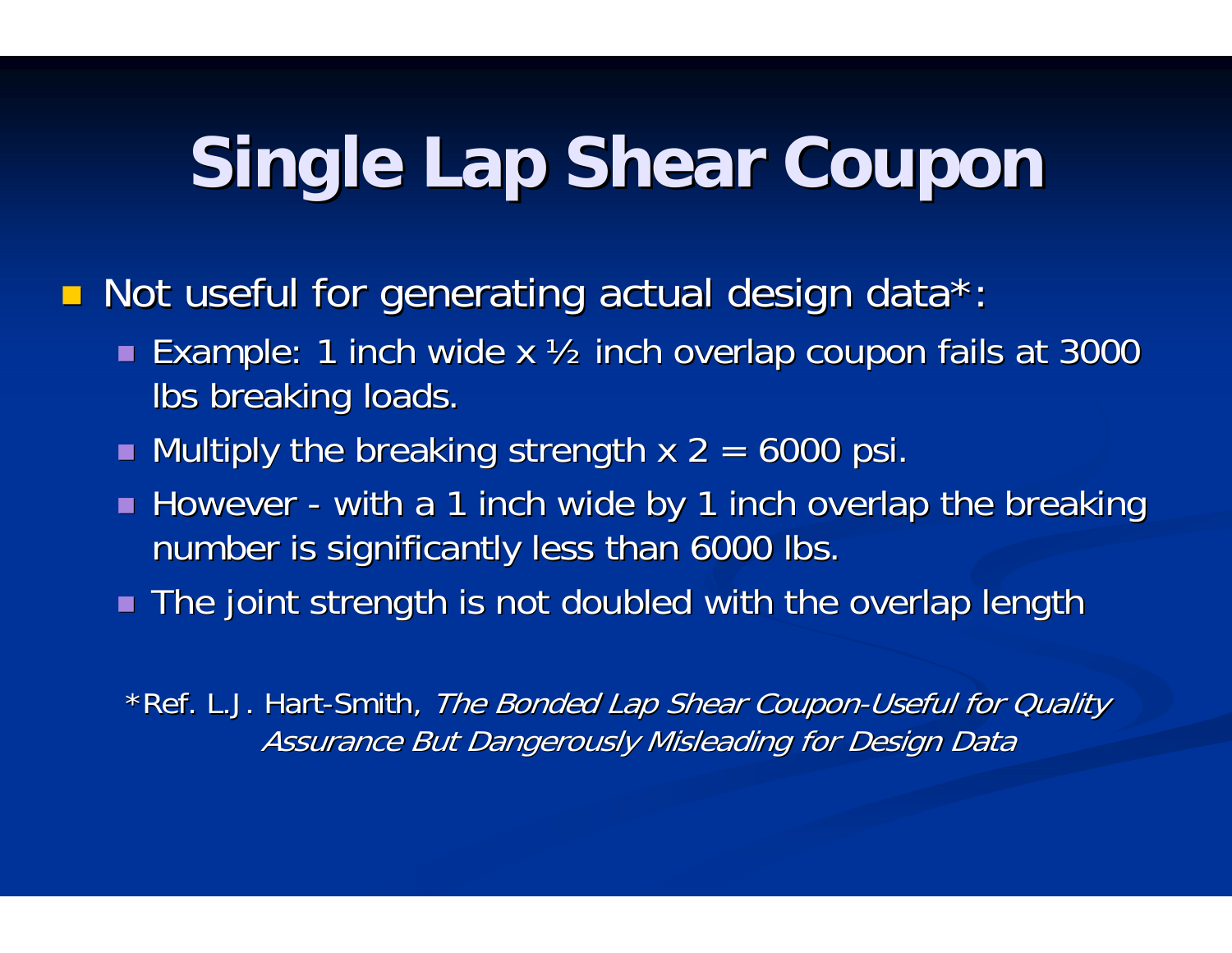## **Single Lap Shear Coupon Single Lap Shear Coupon**



Peak stresses in both shear & peel concentrated at edges of single lap coupon induced by deformation of specimen when loaded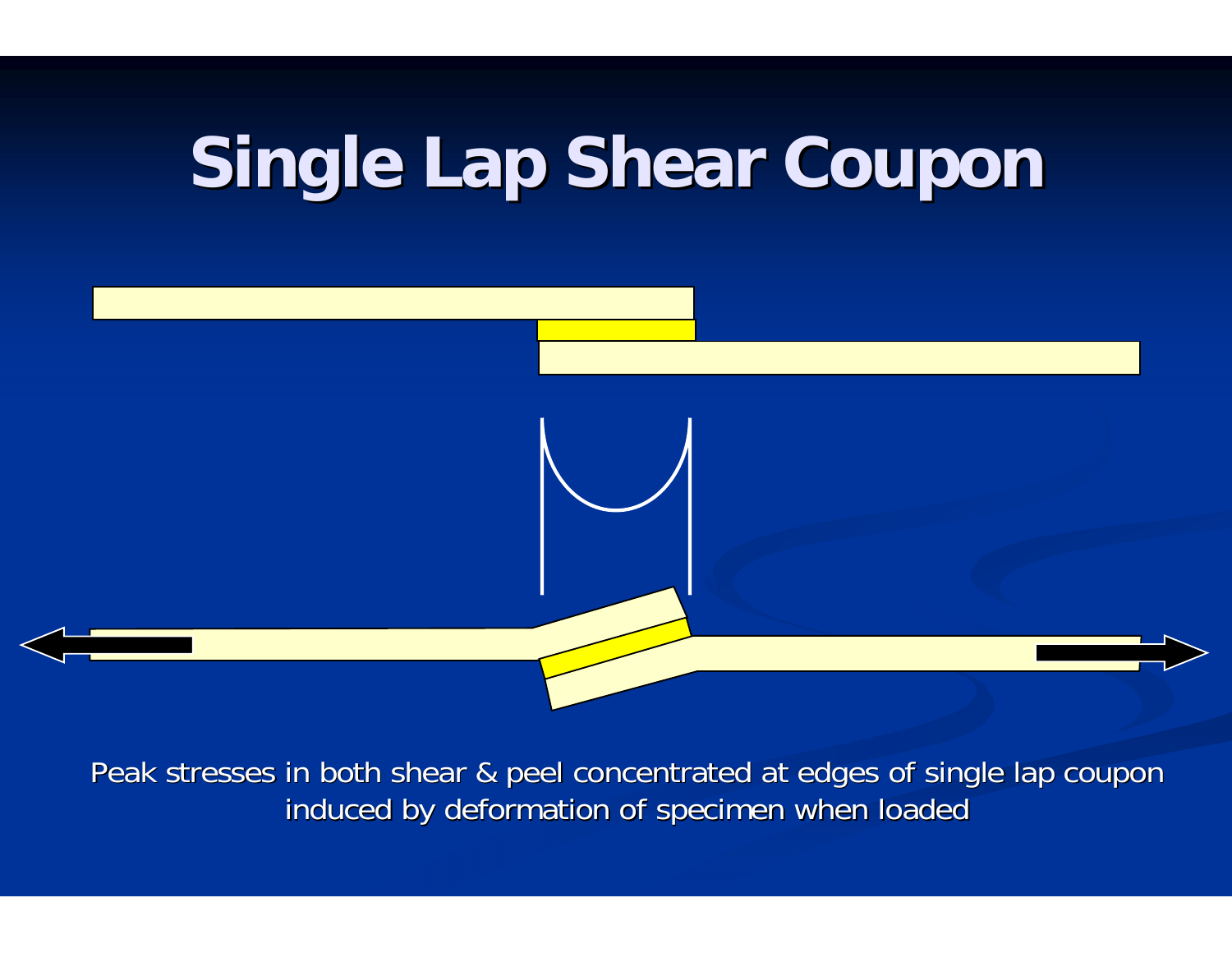#### **Common Substrate Failure in Composite Lap-Shear Specimens**



Failure typically occurs between the first and second plies from the bond surface in one or both substrates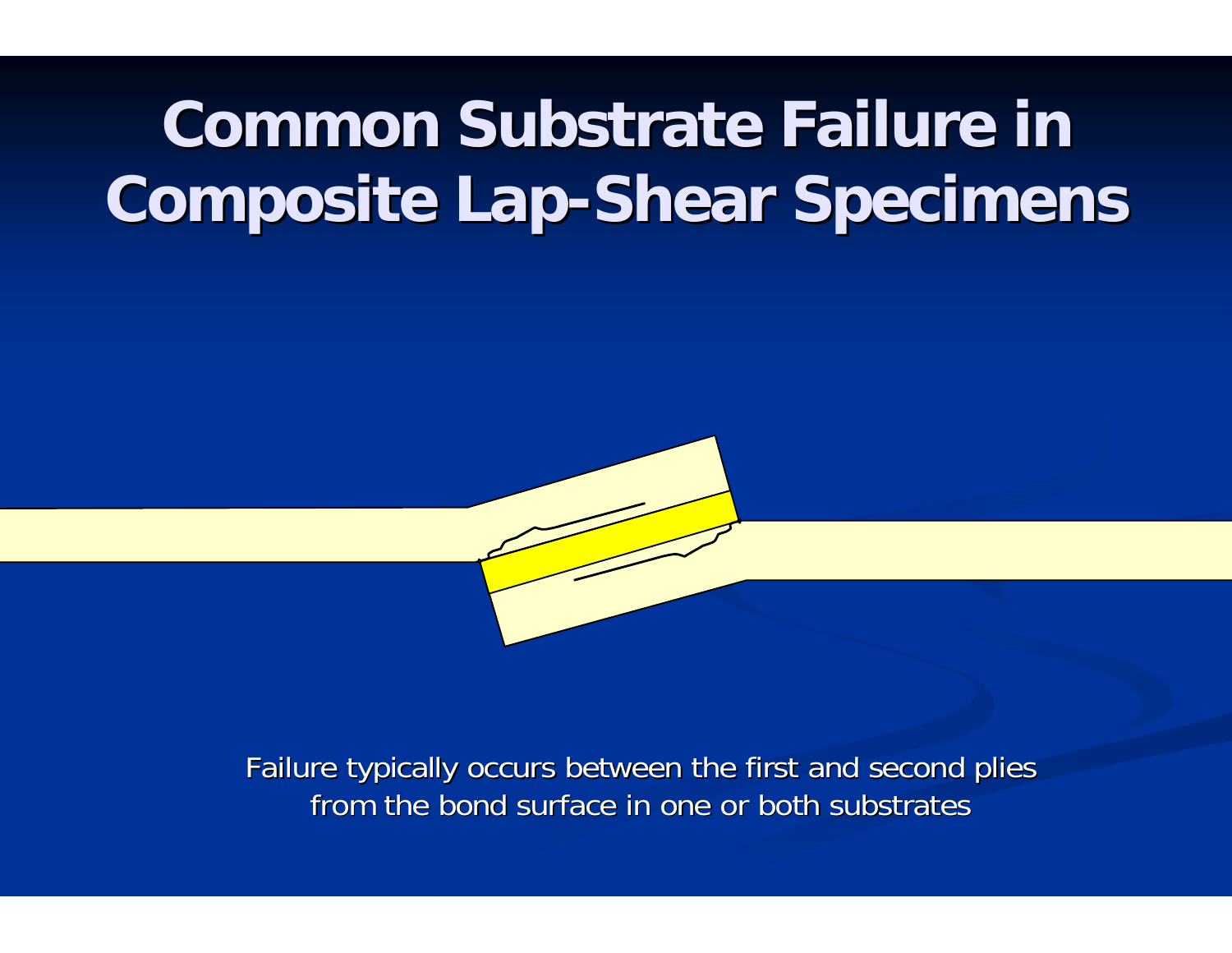## **Double Lap Shear Coupons Double Lap Shear Coupons**

#### $\Box$ **Double lap coupon (ASTM D 3528-96)**

- **Also useful for quality assurance testing of adhesives** although not generally referenced in data sheets from mfr's
- $\blacksquare$  More useful for generating design data or predicting shear load capabilities through a bonded double-lap joint

Stress distribution through a double-lap coupon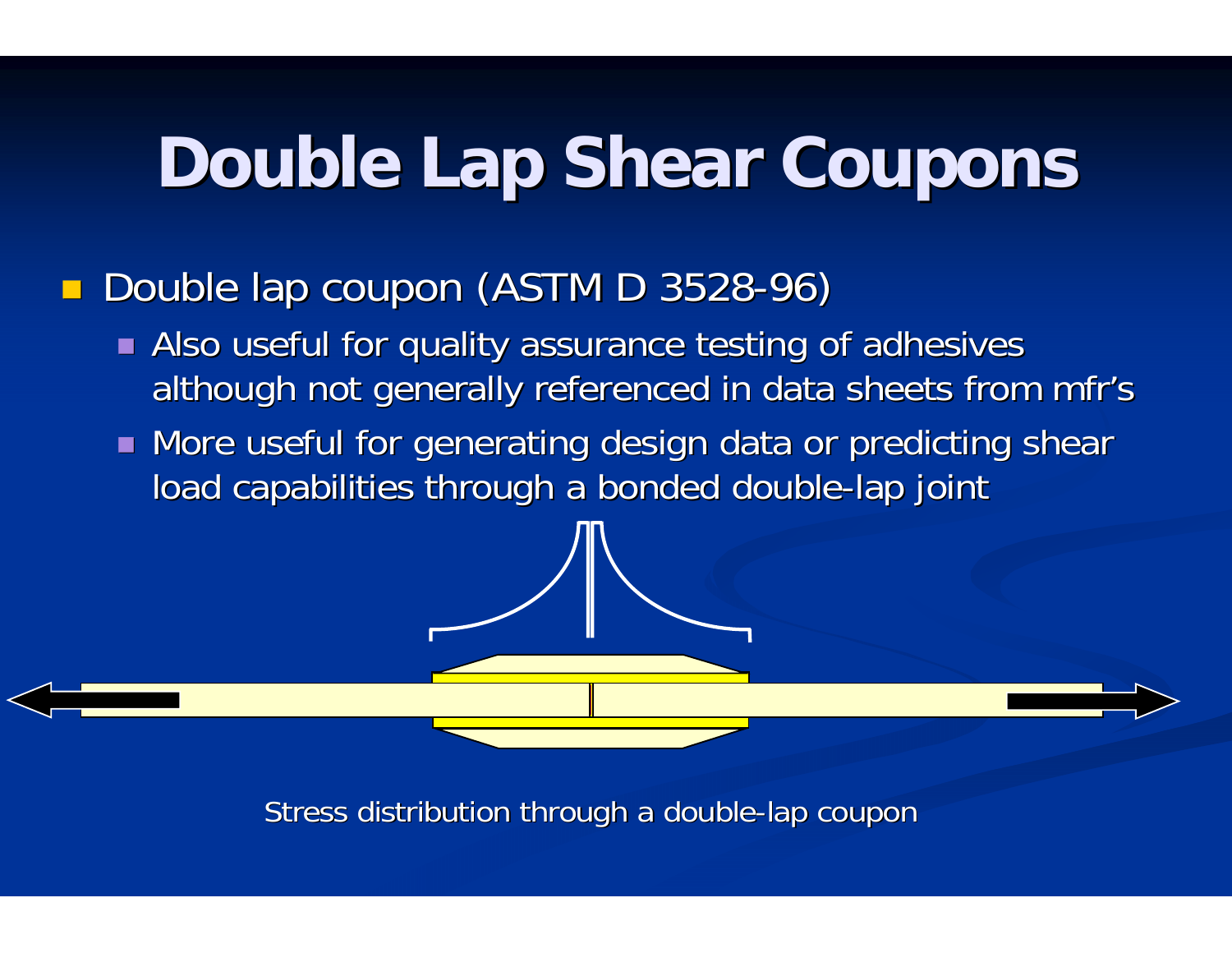# **Failure of Metallic Lap Failure of Metallic Lap Coupon**

Angle of break corresponds with type of alloy and temper used in the specimen

Coupon usually Coupon usually narrows or "necks "when yielding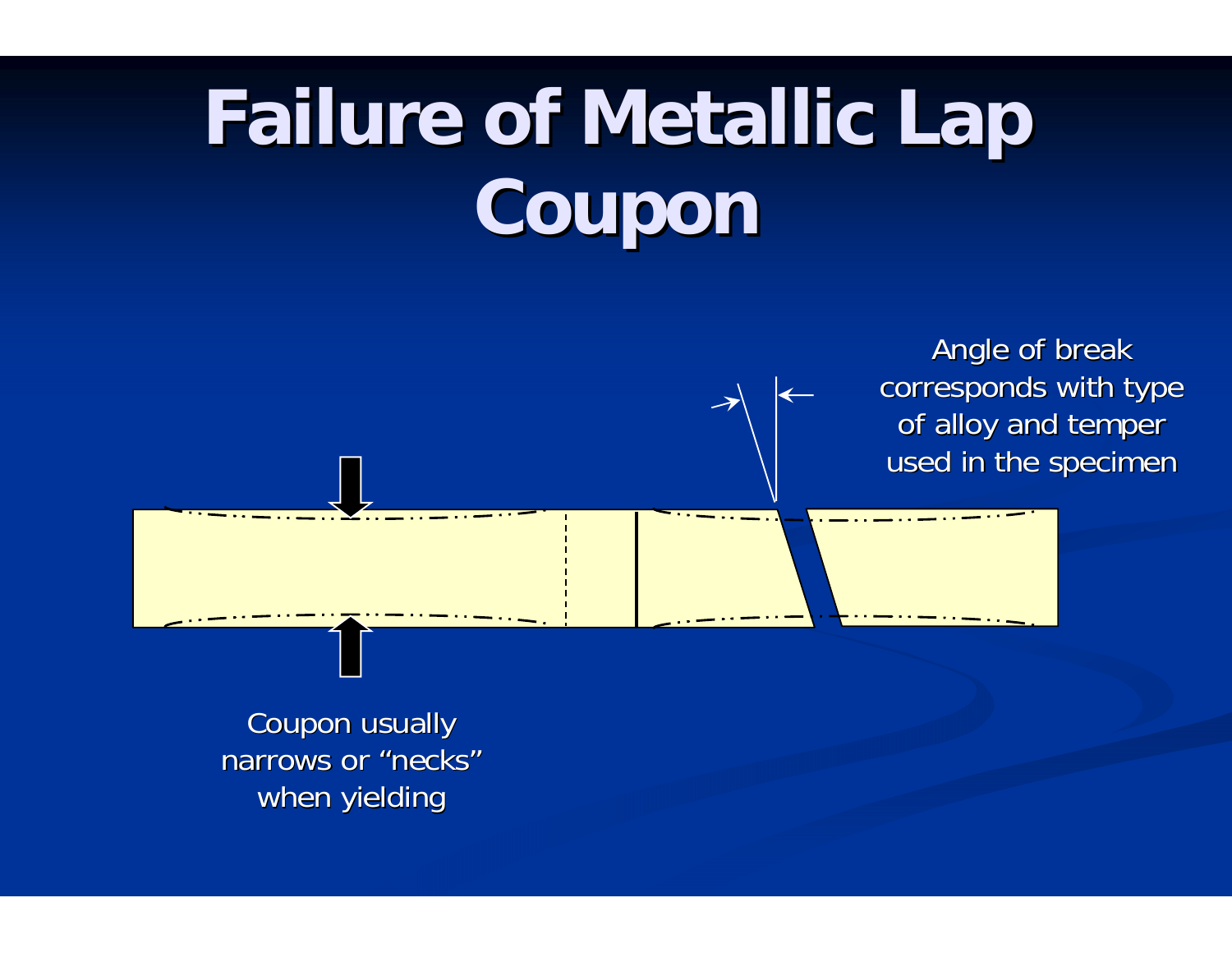#### $\blacksquare$  $\blacksquare$  Uni-directional Tape

- $\blacksquare$  Should run directly across the joint for best results
	- $\blacksquare$  Normally not recommended as faying layer in joint design

#### $\mathbb{R}^2$  $\blacksquare$  Bi-directional woven fabrics

- $\blacksquare$  Plain & Twill weaves
	- $\blacksquare$  Generally good surface materials for faying layer in joint design
- $\blacksquare$  Harness-satin weaves
	- Warp/fill face orientation dominance must be considered Warp/fill face orientation dominance must be considered

#### $\mathbb{R}^2$  $\blacksquare$  Multi-axial stitched fabrics

- п Functions like a unidirectional tape dependent on faying layer orientation
- $\mathbb{R}^2$ **Non-woven mats** 
	- П Diminished load transfer through mat surface layer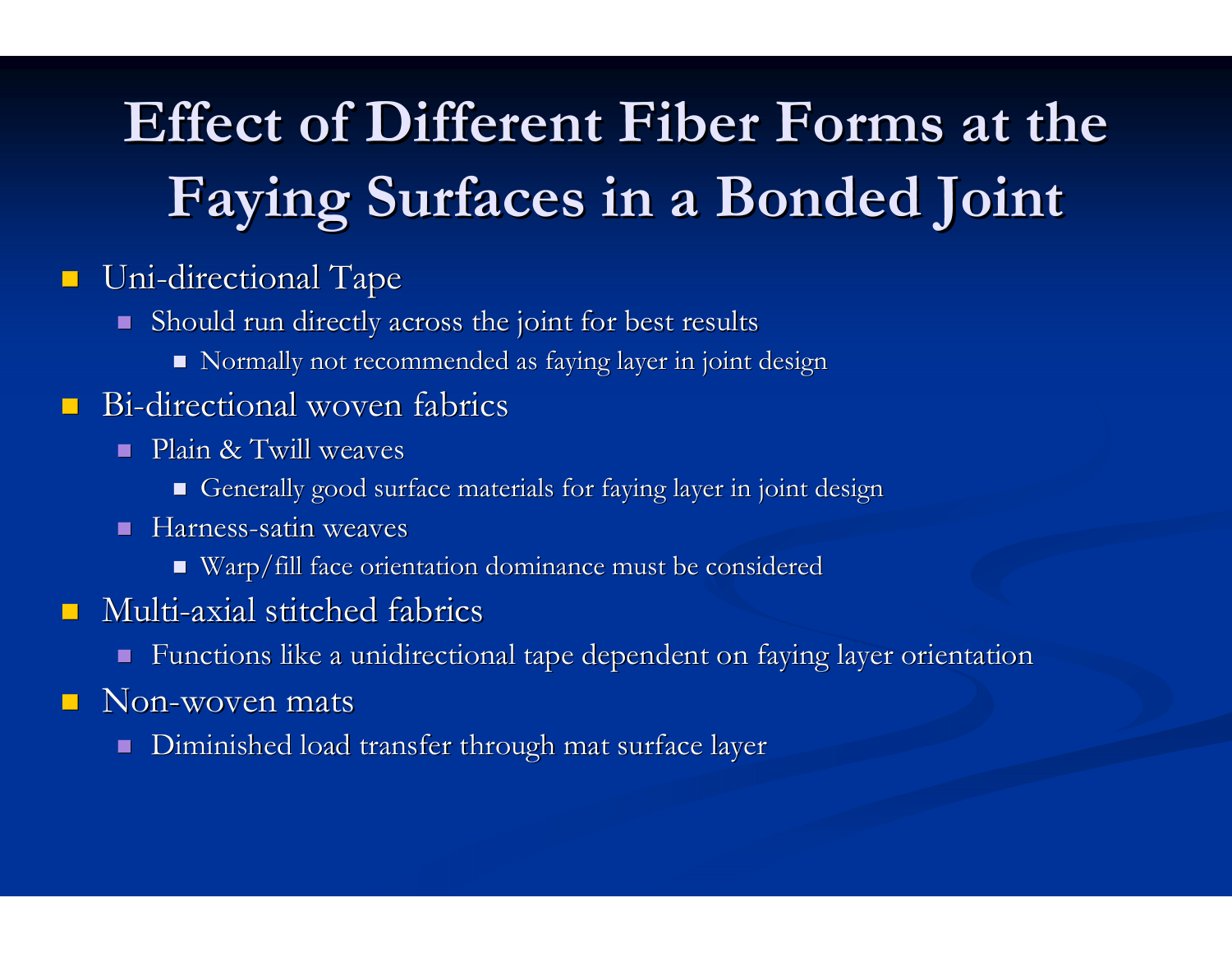



Uni-directional fibers at faying surfaces: Orient fibers across the bonded joint in primary load direction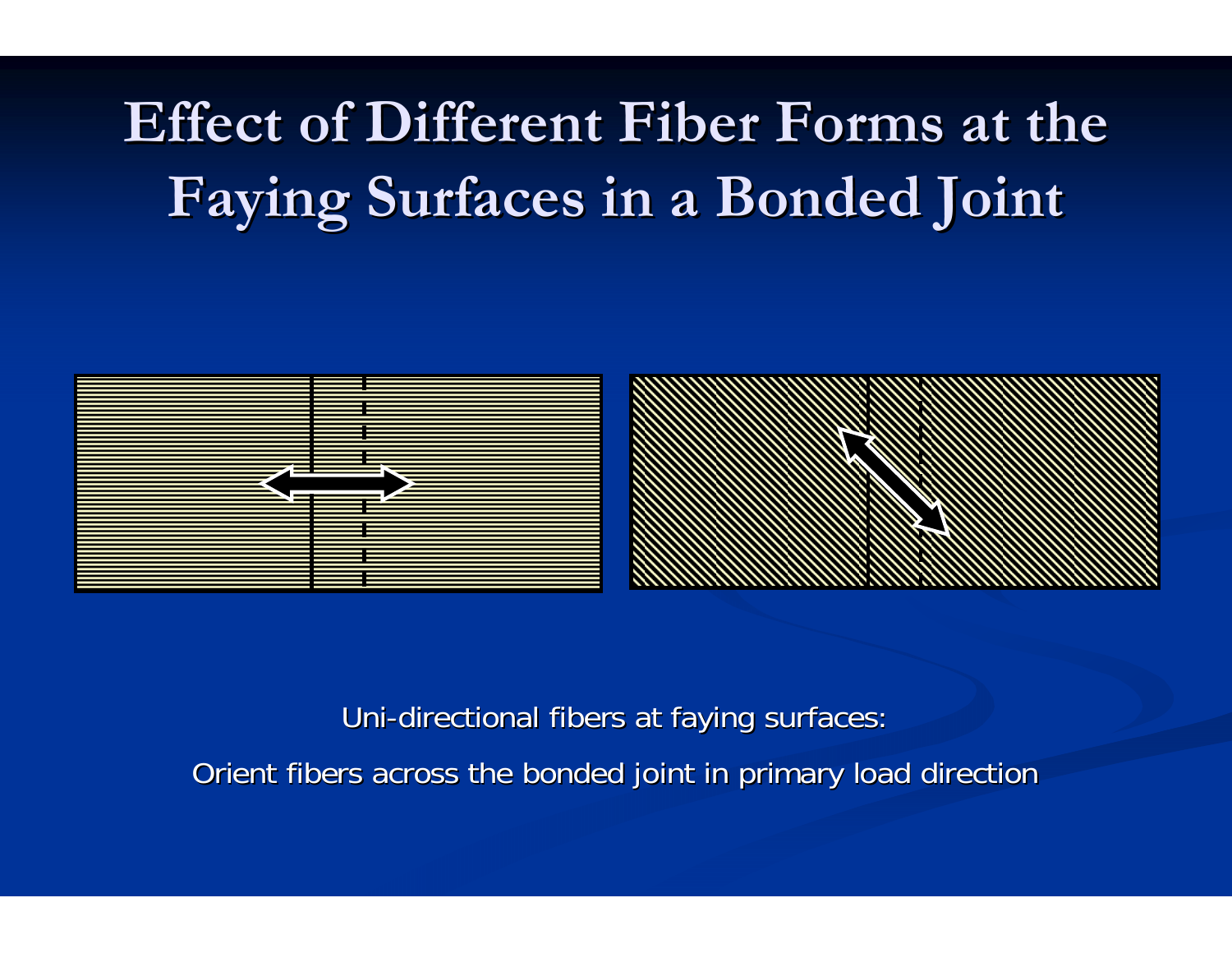

Effect of 90° uni-directional fibers at bond joint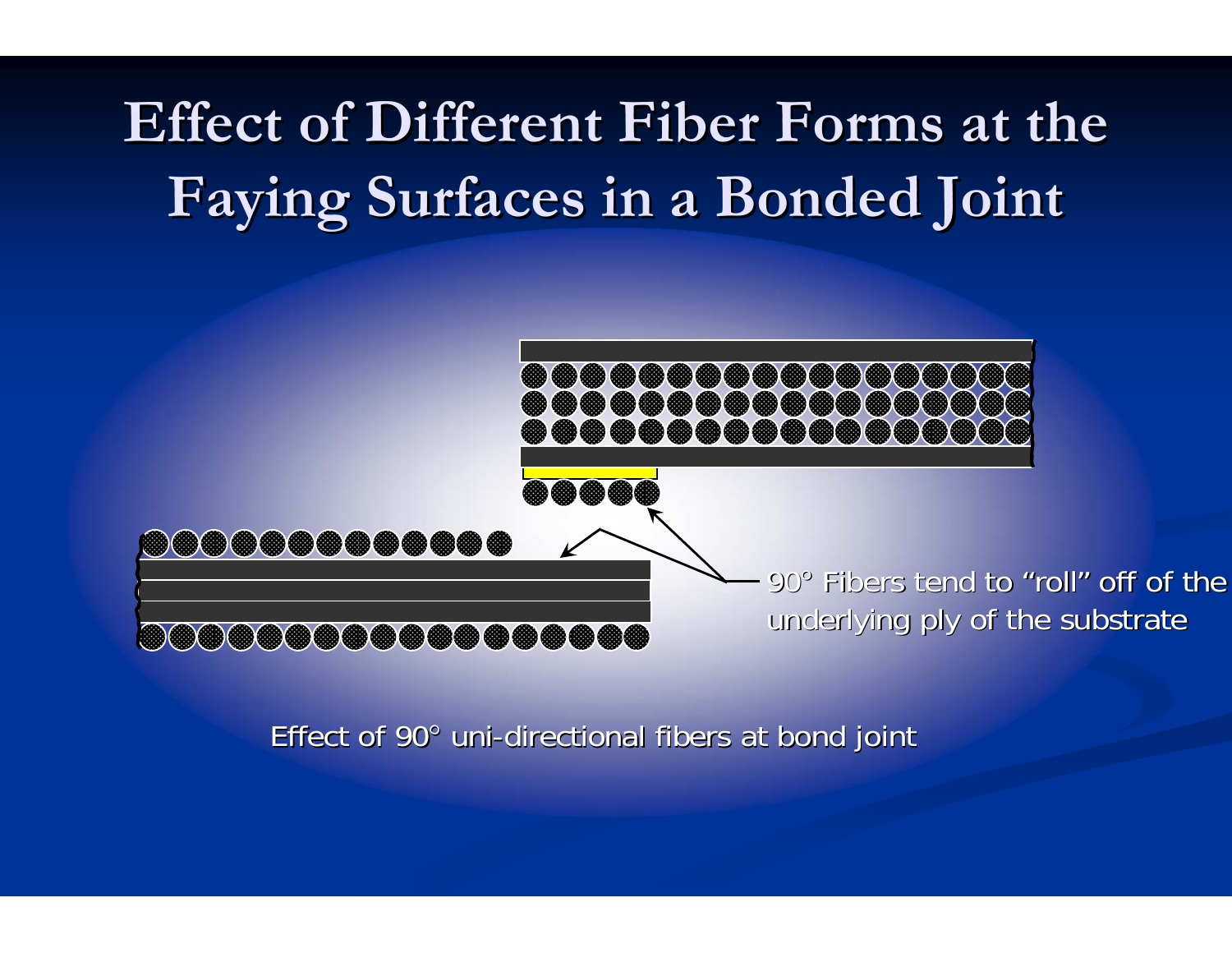

Bi-directional plain-woven fabrics at faying surfaces provide uniform load transfer across bonded joint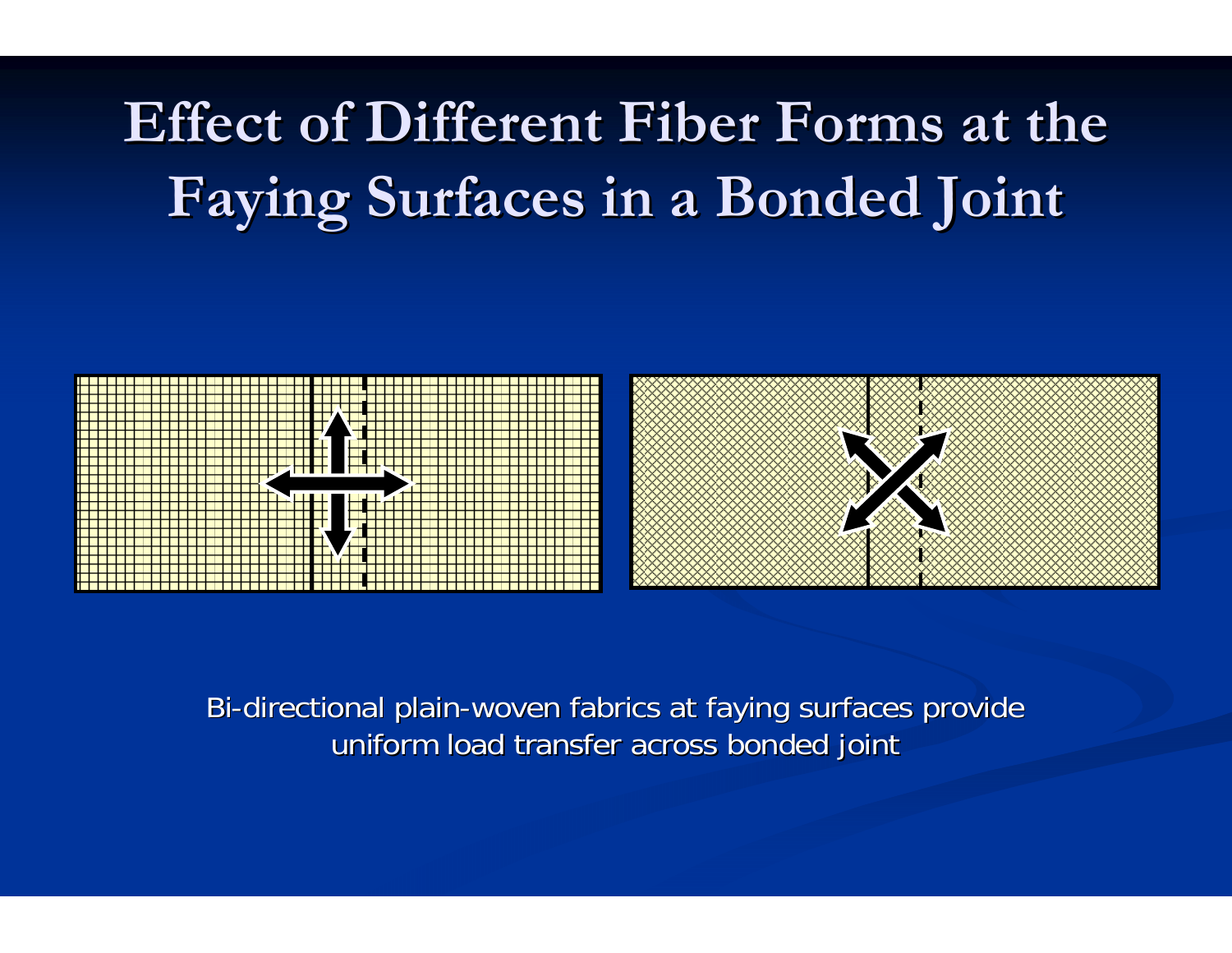### **Summary Summary**

■ To achieve an optimum bond with metals: Clean surfaces free of oils & dirt if applicable Clean surfaces free of oils & dirt if applicable Refresh oxide layer with suitable process Chemically etch or couple to fresh oxide layer Chemically etch or couple to fresh oxide layer **Apply corrosion inhibiting primer (Aluminum) Use appropriate adhesive for the application Provide uniform bondline thickness**  Provide constant clamping pressure along B/L Provide constant clamping pressure along B/L **E** Cure adhesive to achieve structural properties